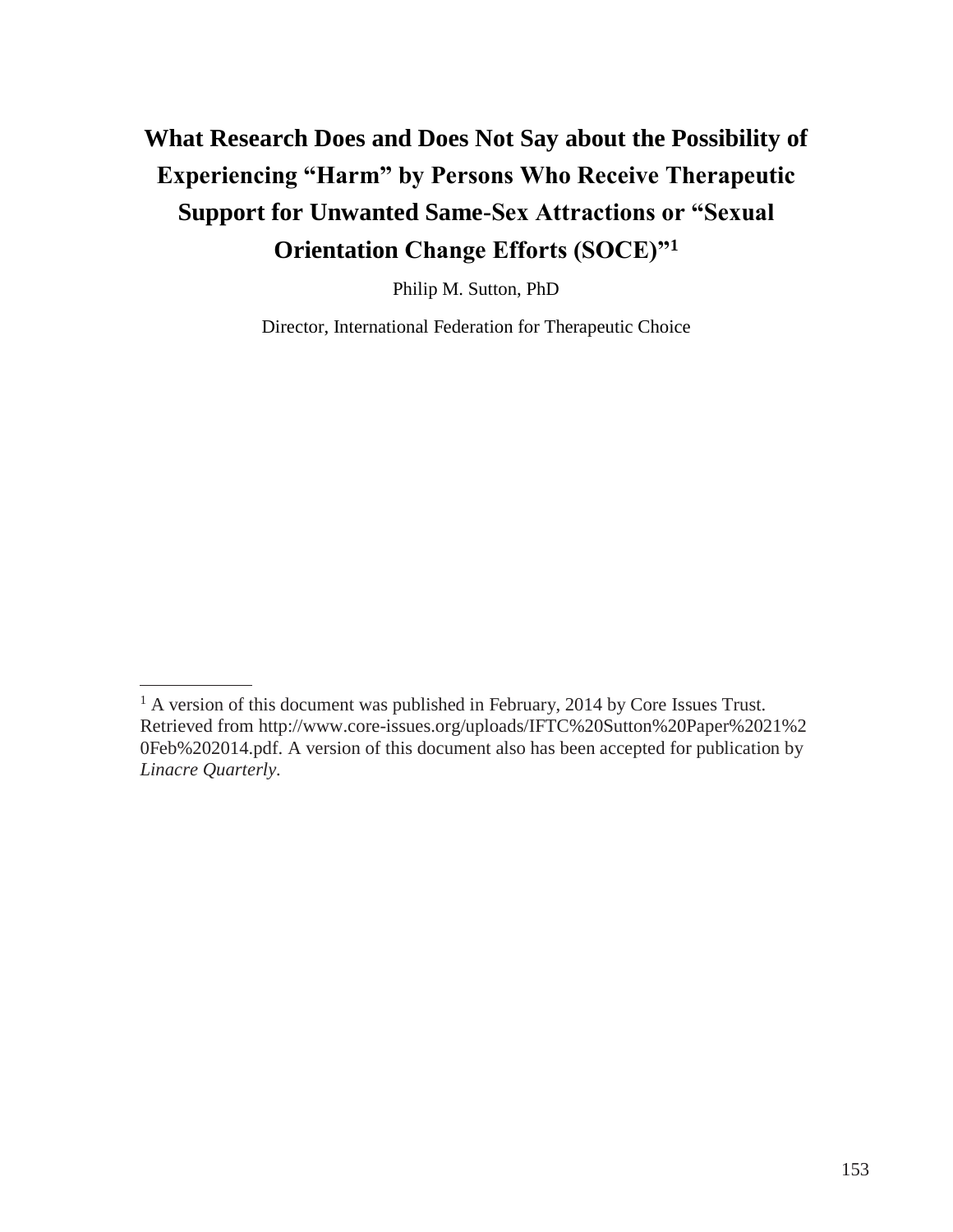### **Abstract**

In recent years, national and international medical and mental health associations typically have emphasized the potential harmfulness of professional care for unwanted same-sex attraction and behavior (SSA or homosexuality). During 2012 and 2013, state legislatures in the U.S. and legislative bodies in other countries either have passed or are considering passing laws which would penalize professionals who provide professional care for unwanted SSA—to minors and/or adults—with the loss of license to practice. This paper was written as a response to the present situation in the United Kingdom. The paper reviews the universal ethics of all medical and mental health professionals to avoid harm and do good (nonmaleficence/malfeasance and beneficence); discusses the documented potential for harm when using *every* mental health treatment for *every*  presenting problem; clarifies steps taken by the Alliance for Therapeutic Choice and Scientific Integrity (ATCSI) and its international division, the International Federation for Therapeutic Choice (IFTC), to promote ethical professional care for unwanted SSA; clarifies the injustice and presumed ideological biases of the medical and mental health associations' warning about the potential for harm for psychotherapy only for unwanted SSA and not all approaches; and documents that the research purporting to show this harmfulness, in the research authors' own words, does not do so. Recommendations to promote scientific integrity in the conduct and reporting of relevant research are offered.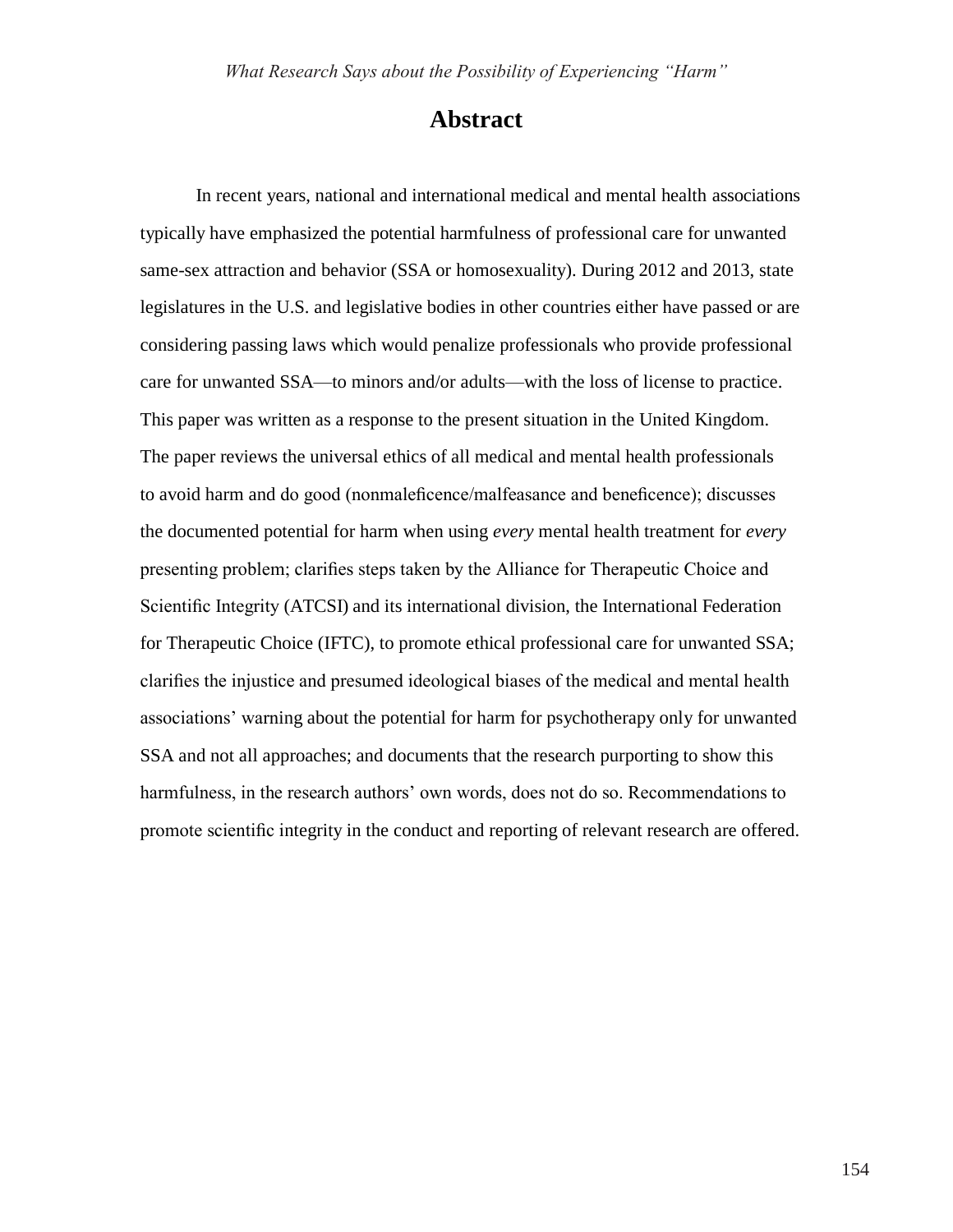#### **Introduction**

It has come to the attention of the International Federation for Therapeutic Choice (IFTC) that the UK Parliament will soon be debating the merits of the proposed Private Member's Bill Counsellors and Psychotherapists (Regulation) Bill no. 14120 [\(http://www.](http://www/) publications.parliament.uk/pa/bills/cbill/2013-2014/0120/14120.pdf), which would amend Section 60 of the Health Act 1999 (Regulation of health care and associated professions) as follows: "The [*Code of ethics for registered counsellors, therapists and psychotherapists]*  must include a prohibition on gay to straight conversion therapy." The *Complaints and disciplinary procedures of the Code* would be amended as follows: "(2) A practitioner found by the Council to have breached . . . that section of the code relating to prohibition of gay to straight conversion therapy shall result in permanent removal from the register."

This information came to our attention when reading a professional statement by the United Kingdom's Association of Christian Counsellors (ACC, 2014) and a news report of this statement in *The Guardian* (Strudwick, 13 January 2014). Both the ACC statement and *Guardian* report made serious allegations about the great risk for "harm" to persons who receive "reparative or conversion therapy," what the American PsychologicalAssociation (APA) has chosen to call "Sexual Orientation Change Efforts (SOCE)" (APA, 2009).

Members of the IFTC [\(www.therapeutic-choice.org/\) a](http://www.therapeutic-choice.org/))nd the IFTC's parent organization, the Alliance for Therapeutic Choice and Scientific Integrity (ATCSI[; www.](http://www/) therapeuticchoice.com), and like-minded licensed medical and mental health professionals refer to such therapy as licensed professional care to "change"—i.e., manage, diminish, or resolve—unwanted same-sex attractions (SSA) and behavior. Such professional care may include educational guidance, counseling, therapy, and/or medical services.

Specifically, the ACC statement declared: "We do not endorse Reparative or Conversion Therapy" because of "the potential to create harm" and "in the interests of public safety." The report in *The Guardian* commented: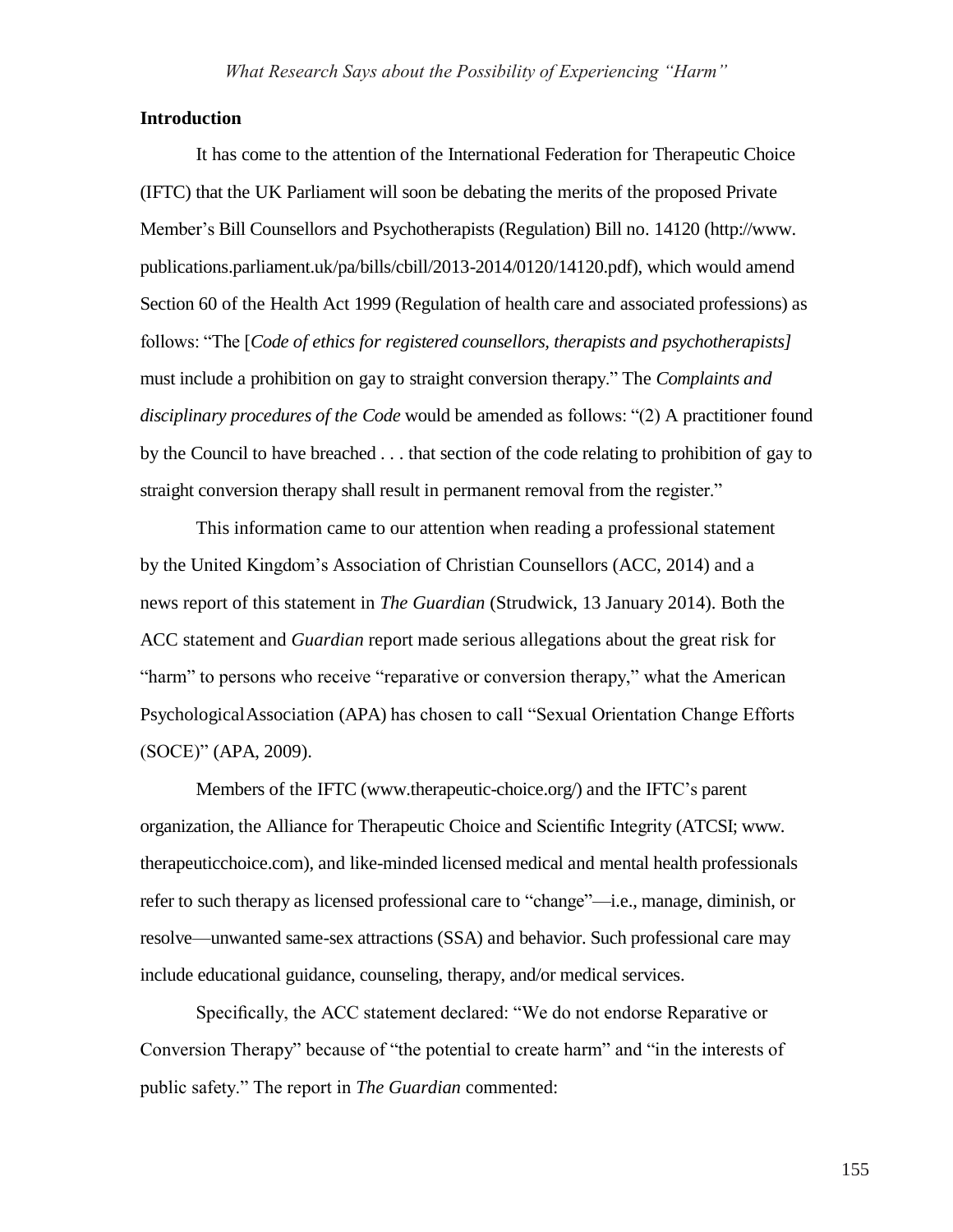Research by the US clinical psychologists Ariel Shidlo and Michael Schroeder . . . found 'conversion therapy' *usually* led to worsened mental health, self-harm and suicide attempts . . . such treatment *routinely* led to worsened (sic) self-harm, thoughts of suicide and suicide attempts (emphasis added).  $2^{\circ}$ 

The ACC statement and *Guardian* story reflect the views of four leading mental and medical health professional associations in the UK. The British Medical Association (2010) voted at its Annual Representative Meeting that "'conversion therapy' for homosexuality . . . is discredited and harmful to those 'treated'." The British Association for Counselling and Psychotherapy (2013) mentions the PAHO/WHO (2012) position statement that practices "such as conversion or reparative therapies . . . represent a severe threat to the health and human rights of the affected persons" (p. i).

Similarly, the Royal College of Psychiatrists (n.d.) states that "we know from historical evidence that treatments to change sexual orientation that were common in the 1960s and 1970s were very damaging" and specifically mentions that the 2002 "Shidlow [sic] and Schroeder" study showed that such treatment resulted in "considerable harm." And the UK Council for Psychotherapy (2010) asserts that a person who undergoes "therapy that aims to change or reduce same sex attraction" is at risk for "considerable emotional and psychological cost" (p. 3).

<sup>2</sup>This report was retrieved on 15 January 2014. When attempting to retrieve this report again on 6 February 2014, the link no longer worked. Instead, a report by the same name was retrieved from [http://www.theguardian.com/world/2014/jan/13/christian-therapists](http://www.theguardian.com/world/2014/jan/13/christian-therapists-)stop-conversion-therapy-turn-gay-patients-straight. In this revised *Guardian* report, the claims of "harm" due to "conversion therapy" are described as follows: "Research by the US clinical psychologists Ariel Shidlo and Michael Schroeder has shown such treatment routinely led to worsened mental health, self-harm, thoughts of suicide and suicide attempts."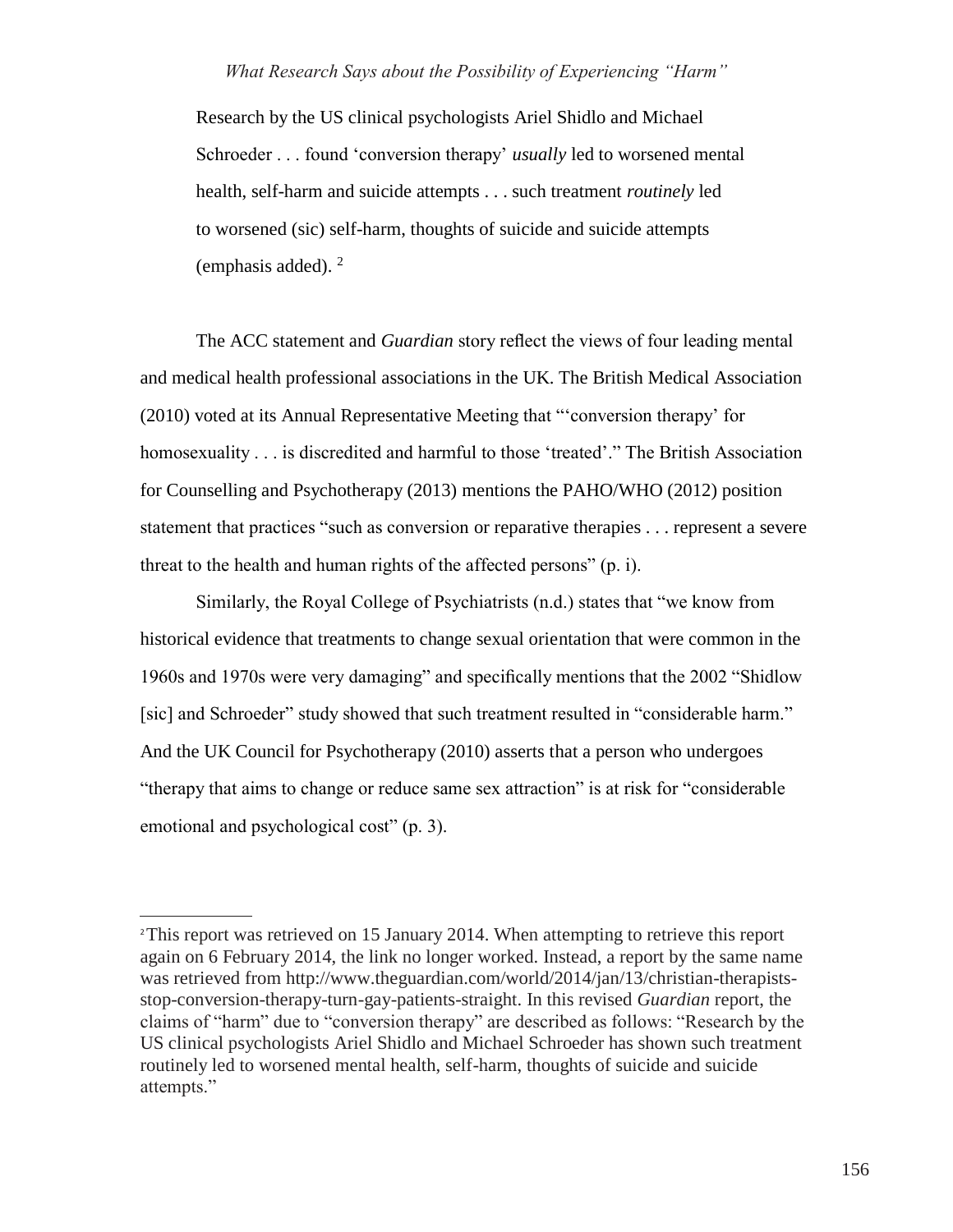These and other recent allegations that the harmfulness of "SOCE" has been proven scientifically are simply false (Rosik, 2013a, 2013b, 2013c, 2013d, 2013e). Warnings by national mental health associations of the "potential harmfulness of 'SOCE'" are unscientific, professionally irresponsible, and misleading, if not dishonest. <sup>3</sup> These observations are explained below.

**1. First,** *do no harm***. Then** *do as much good as you can***.** Avoiding and minimizing harm (nonmaleficence, nonmalfeasance) and doing good for those one serves (beneficence) are the foundational principles of ethical care by all mental—and medical—health care professionals. As an illustration, the first Principle of the American Psychological Association's *Ethical Principles of Psychologists and Code of Conduct*  (2010) states:

*Principle A: Beneficence and Nonmaleficence: Psychologists strive to* benefit those with whom they work and take care to do no harm. In their professional actions, psychologists seek to safeguard the welfare and rights of those with whom they interact professionally and other affected persons

**2.** *Every* **approach to medical and mental health care has the potential for harmful—or at least unwanted—side effects. And no approach is guaranteed to work for any particular patient or client, even if "taken or used asdirected."**

Lambert (2013) reports that reviews "of the large body of psychotherapy research, whether it concerns broad summaries of the field or outcomes of specific disorders and

<sup>&</sup>lt;sup>3</sup>The IFTC (2011, 2012, 2013) has offered interventions at the Organization for Security and Co-operation in Europe (OSCE) Office of Democratic Institutions and Human Rights (ODIHR) Human Dimension Implementation Meeting (HDIM) in Warsaw, Poland, on these and related concerns.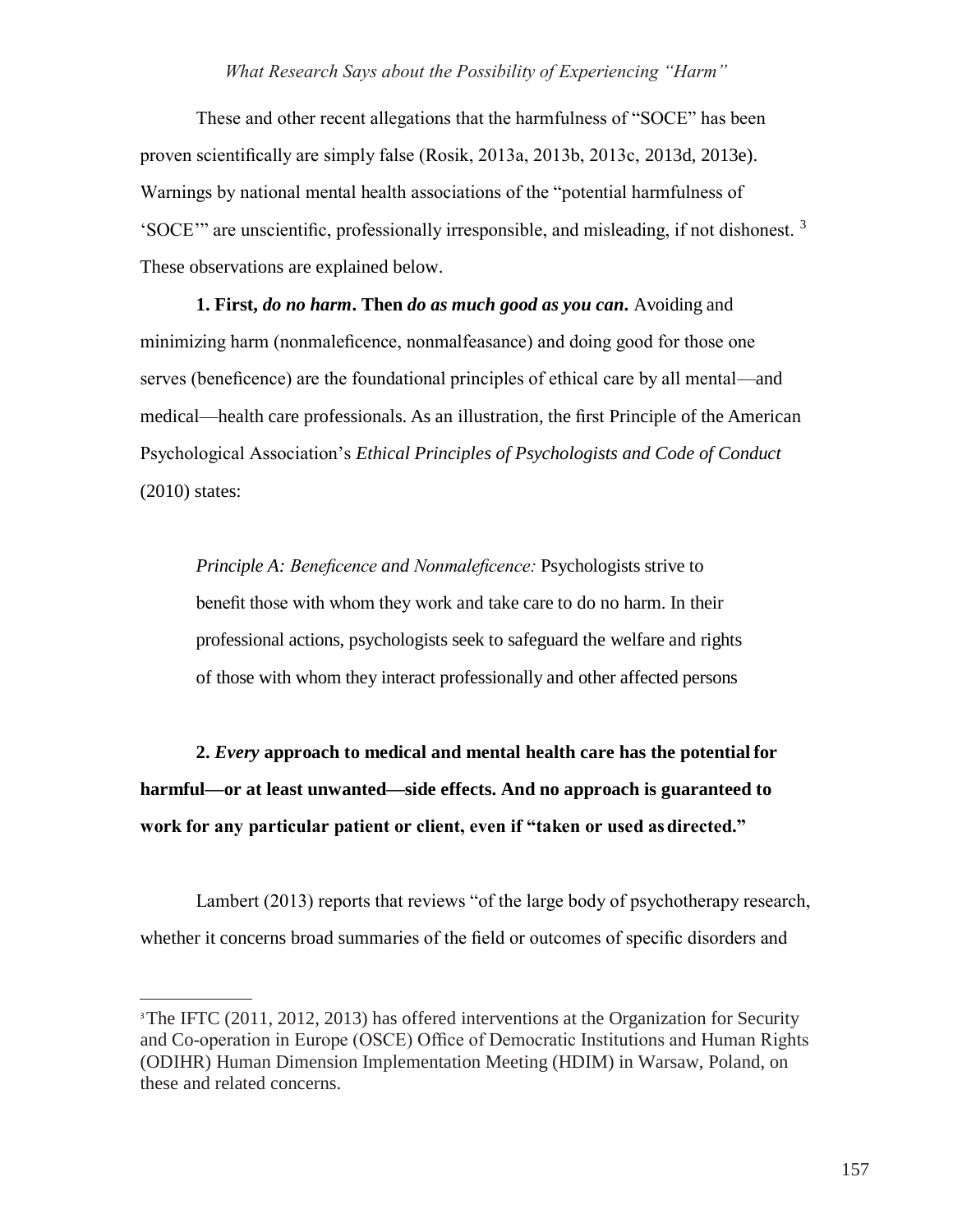specific treatments" lead to the conclusion that, while all clients do not report or show benefits, "psychotherapy has proven to be highly effective" for many clients (p. 176). Unfortunately, the research "literature on negative effects" also offers "substantial . . . evidence that psychotherapy can and does harm a portion of those it is intended to help." These include "the relatively consistent portion of adults (5% to 10%) and a shockingly high proportion of children (14% to 24%) who deteriorate while participating in treatment" (p. 192). Such findings have been reported in the therapeutic and scientific communities for over three decades (Lambert, 2013; Lambert & Ogles, 2004; Lambert & Bergin, 1994; Lambert, Bergin & Collins, 1977; Lambert, Shapiro & Bergin, 1986; Nelson, Warren, Gleave, & Burlingame, 2013; Warren, Nelson, Mondragon, Baldwin, & Burlingame, 2010). As Rosik (2013c) has written,

Any discussion of alleged harms simply must be placed in the broader context of psychotherapy outcomes in general....... Deterioration rates would need to be established for professionally conducted change-oriented therapy ("SOCE") significantly beyond 10% for adults and 20% for youth in order for claims of approach-specific harms to be substantiated.

In this light, it is unfortunate that the UK Association of Christian Counsellors (2014) has the following ethical guideline for membership: *5.5. "Members should avoid any action which might cause harm to a client."* If any—and every—action that *may*  occur in counseling "*might* cause harm to a client," how does the ACC envision any of its counselors ever attempting to serve their clients? Their position is not science but wishful thinking. As Rosik (2013e) has noted:

Reasonable clinicians and mental-health association representatives should agree that anecdotal accounts of harm constitute no basis upon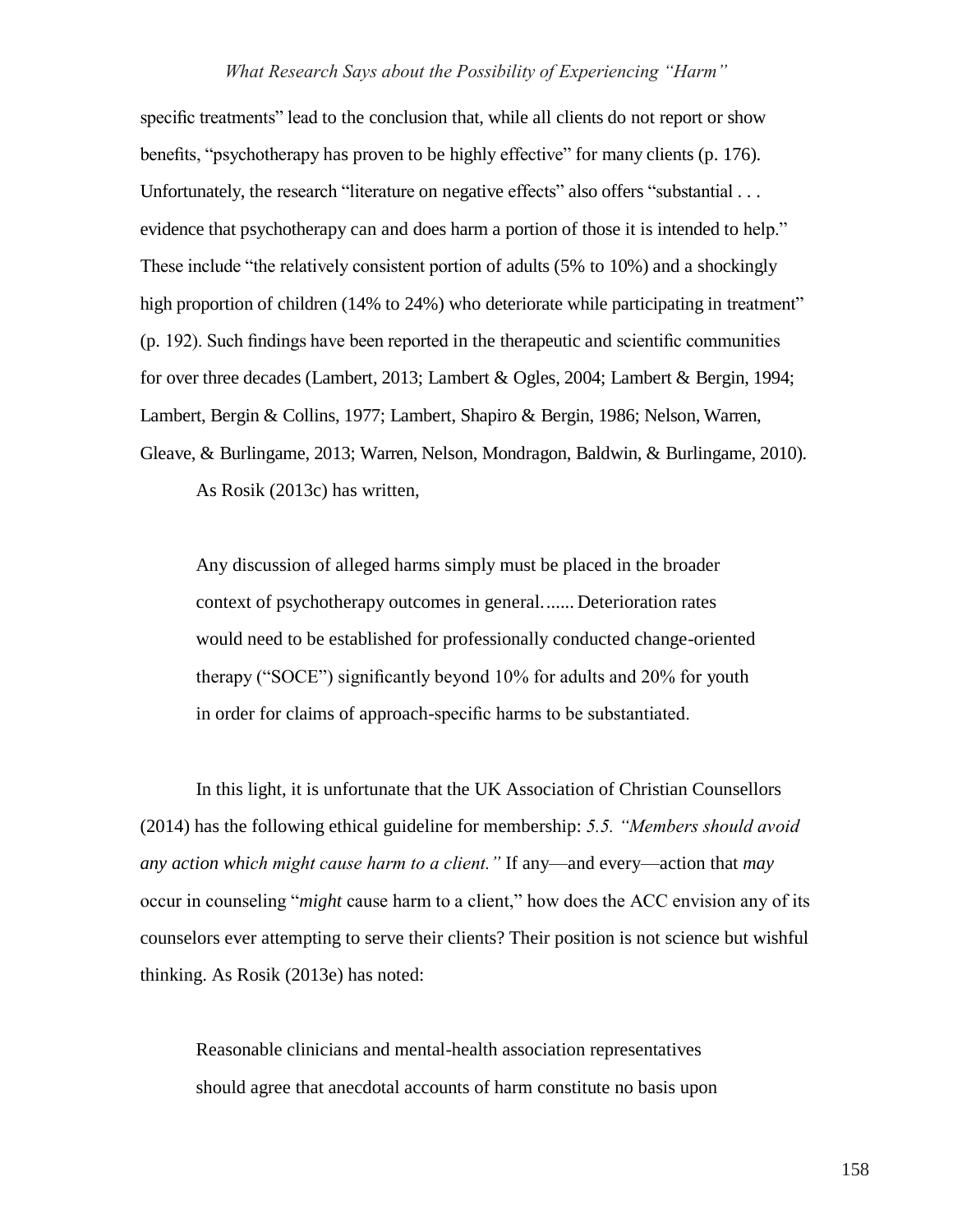which to prohibit a form of psychological care. If this were not the case, the practice of any form of psychotherapy could place the practitioner at risk of regulatory discipline, as research indicates that 5 to 10% of all psychotherapy clients report deterioration and as many as 50% experience no reliable change during treatment. (p. 109)

**3. The IFTC and ATCSI have taken steps to minimize the potential harmfulness and enhance the potential helpfulness of professional care for unwanted SSA through the Practice Guidelines for the Treatment of Unwanted Same-Sex Attractions and Behavior (NARTH, 2010).** (See Appendix A—below—for the short form of the Practice Guidelines.)

These Practice Guidelines were formally adopted in 2008 and published in 2010. Their purpose is to guide the ethical practice of "change-oriented" professional mental health care for unwanted SSA. The Practice Guidelines have been written, published, and used to educate medical and mental health professionals—as well as concerned nonprofessionals—about how to enhance the helpfulness and avoid any harmfulness of providing professional care for unwanted SSA.

For example, Practice Guideline 5 advises: *"At the outset of treatment, clinicians are encouraged to provide clients with information on change-oriented processes and intervention outcomes that is both accurate and sufficient for informed consent."*

Concerning potential harmfulness, Practice Guideline 6 states: "Clinicians are encouraged to utilize accepted psychological approaches to psychotherapeutic interventions that minimize the risk of harm when applied to clients with unwanted samesex attractions."

As many of the "therapists" who reportedly provided "conversion therapy" to persons interviewed by Shidlo and Schroeder (2002) were not professionally trained or licensed (see Point 5 below), Practice Guideline 11 is especially relevant: "*Clinicians*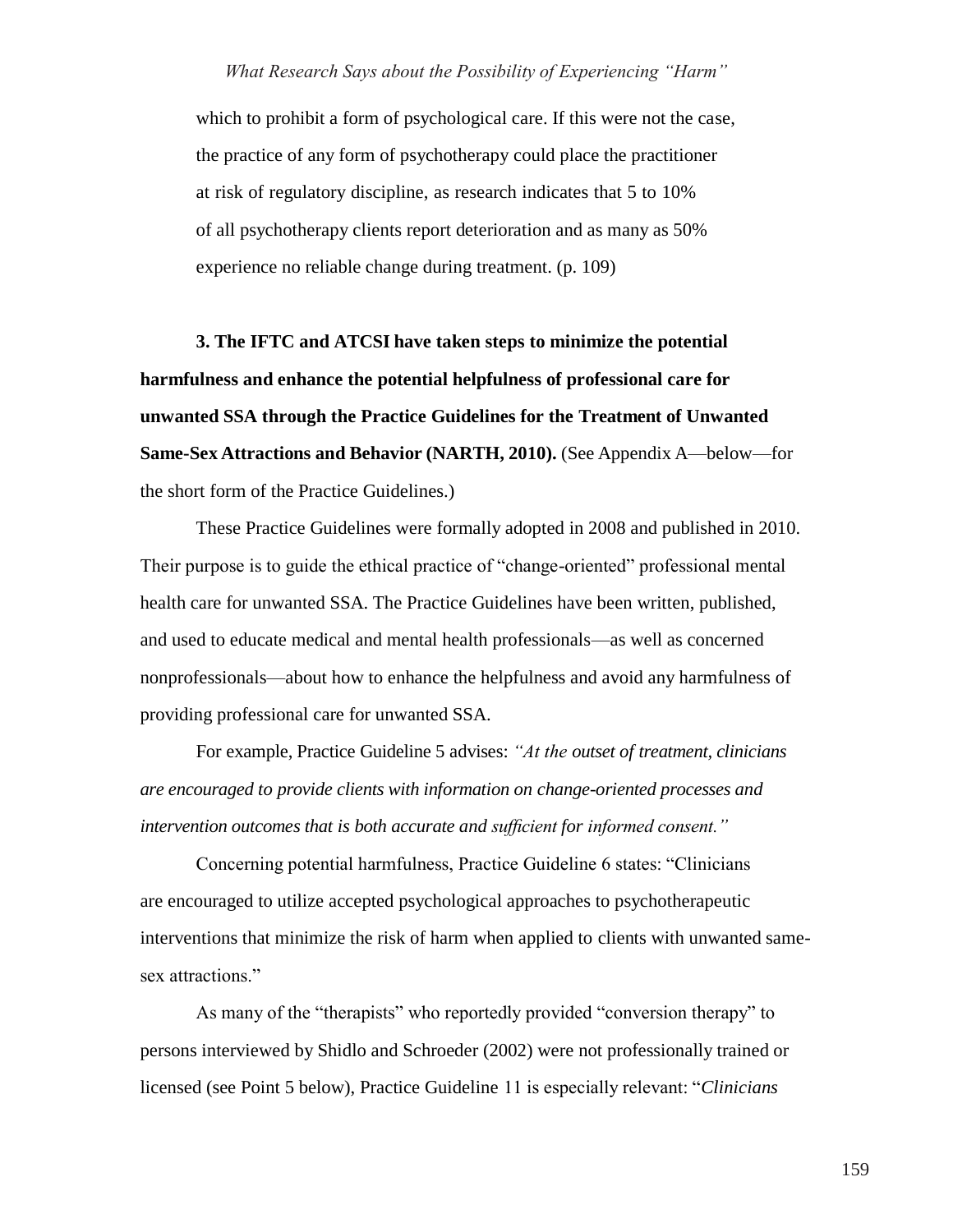*are encouraged to increase their knowledge and understanding of the literature relevant to clients who seek change, and to seek continuing education, training, supervision, and consultation that will improve their clinical work in this area*."

Translations of the short form of the Practice Guidelines for the Treatment of Unwanted Same-Sex Attractions and Behavior are available, so far, in Chinese, French, German, Italian, Polish, Russian, and Spanish. Translations of the long form are available in Polish and Spanish as well. These translations may be retrieved from http://www.narth. com/#!about3/c1k2y

**4.** "*There are no scientifically rigorous studies of recent SOCE that would enable us to make a definitive statement about whether recent SOCE is safe or harmful and for whom*" (American Psychological Association, 2009, p. 83). In the same document, the APA states further: "None of the recent research . . . meets methodological standards that permit conclusions regarding efficacy or safety (APA, 2009, p. 2.) The APA similarly emphasizes that "recent SOCE research cannot provide conclusions regarding efficacy or safety" (p. 3). The APA offered these conclusions *after* having reviewed all relevant research to date, including the study by Shidlo and Schroeder (2002).

**5. In the authors' own words, the Shidlo and Schroeder (2002) study does "***not provide information on the incidence and prevalence of failure, success, harm, help, or ethical violations in conversion therapy***" (p. 249), i.e., "SOCE."**

Shidlo and Schroeder acknowledge that *how* they conducted their study limits what any reports of "harm" given by the participants in their study may mean**.** The authors accurately describe their research as an "exploratory study . . . based on the retrospective accounts of consumers" who are asked to talk about what their therapists did and what the consumers experienced "on average. ......12 years ago" (p. 250). The authors acknowledge that, like all research using this method, the reports of the alleged consumers' perspectives on their experience of therapy "may not accurately reflect"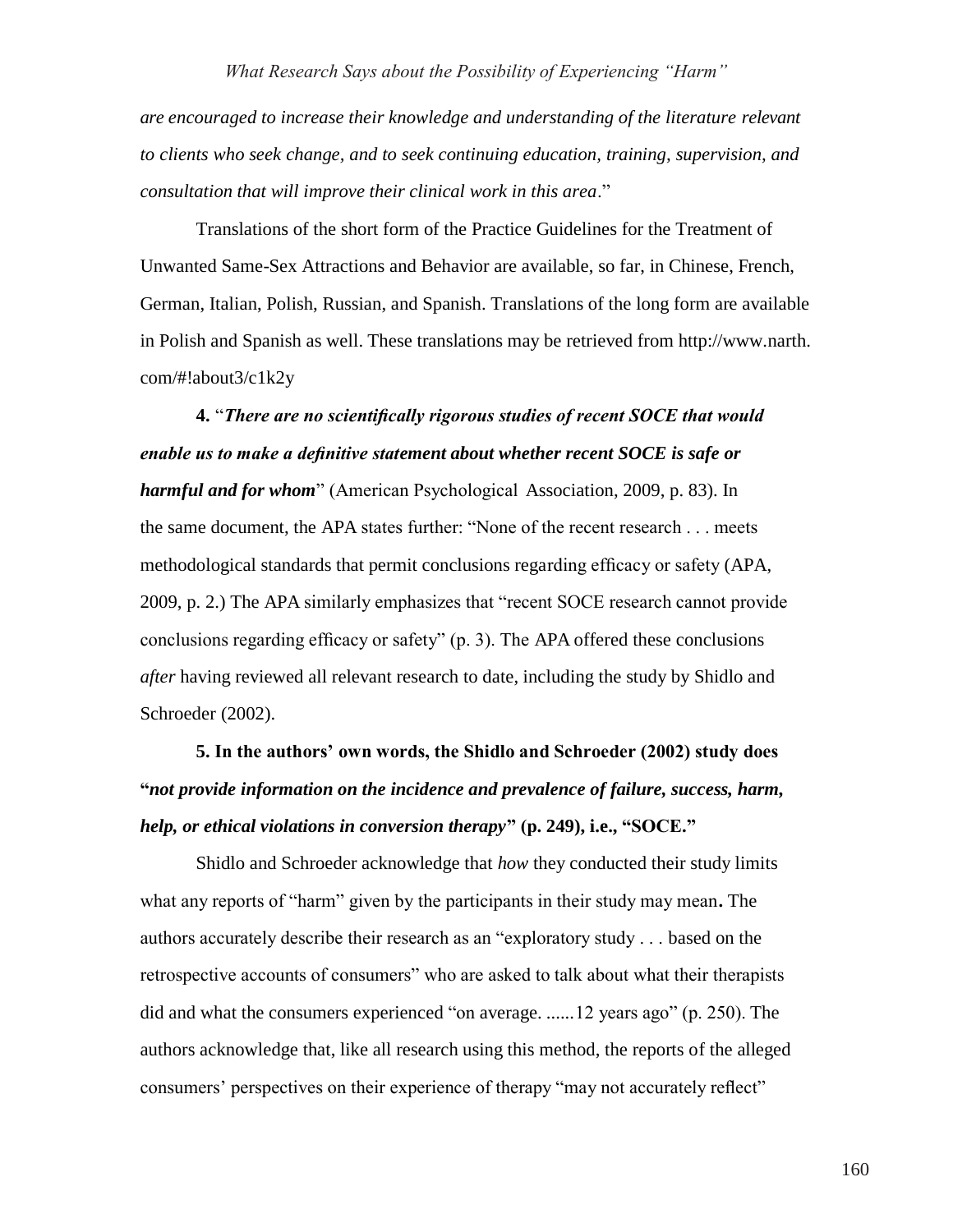what actually happened. Shidlo and Schroeder discuss the potential limitations of the accuracy of the reports of their consumers, in light of the earlier findings of Rhodes, Hill, Thompson, and Elliott (1994) that "retrospective data from clients" are subject to "misunderstandings" about what happened years earlier in psychotherapy. As actual former clients try to make sense of the events of their experience of therapy, they may unknowingly change the details of their story (Rhodes et al., p. 481).

Additional problems with how the Shidlo and Schroeder study was conducted further erode the scientific credibility and significance of any of its results.

• Initial participants of the study were recruited with the following advertisement:

Have you gone through counseling or therapy where you were encouraged to become heterosexual or ex-gay? The National Lesbian and Gay Health Association wants to hear from you. The organization is conducting research for a project entitled "Homophobic Therapies: Documenting the Damage." (Shidlo & Schroeder, 2002, Appendix A)

Such a recruitment statement is an example of research based more on ideology than on objective, scientific inquiry.

- There is *no* evidence—*besides* the interviewees' claims—that
	- They *actually participated* in a "conversion therapy" ("SOCE").
	- They a*ctually experienced* the harms they claimed to have.
	- Any actual harm did not preexist their experience of "conversion therapy" ("SOCE").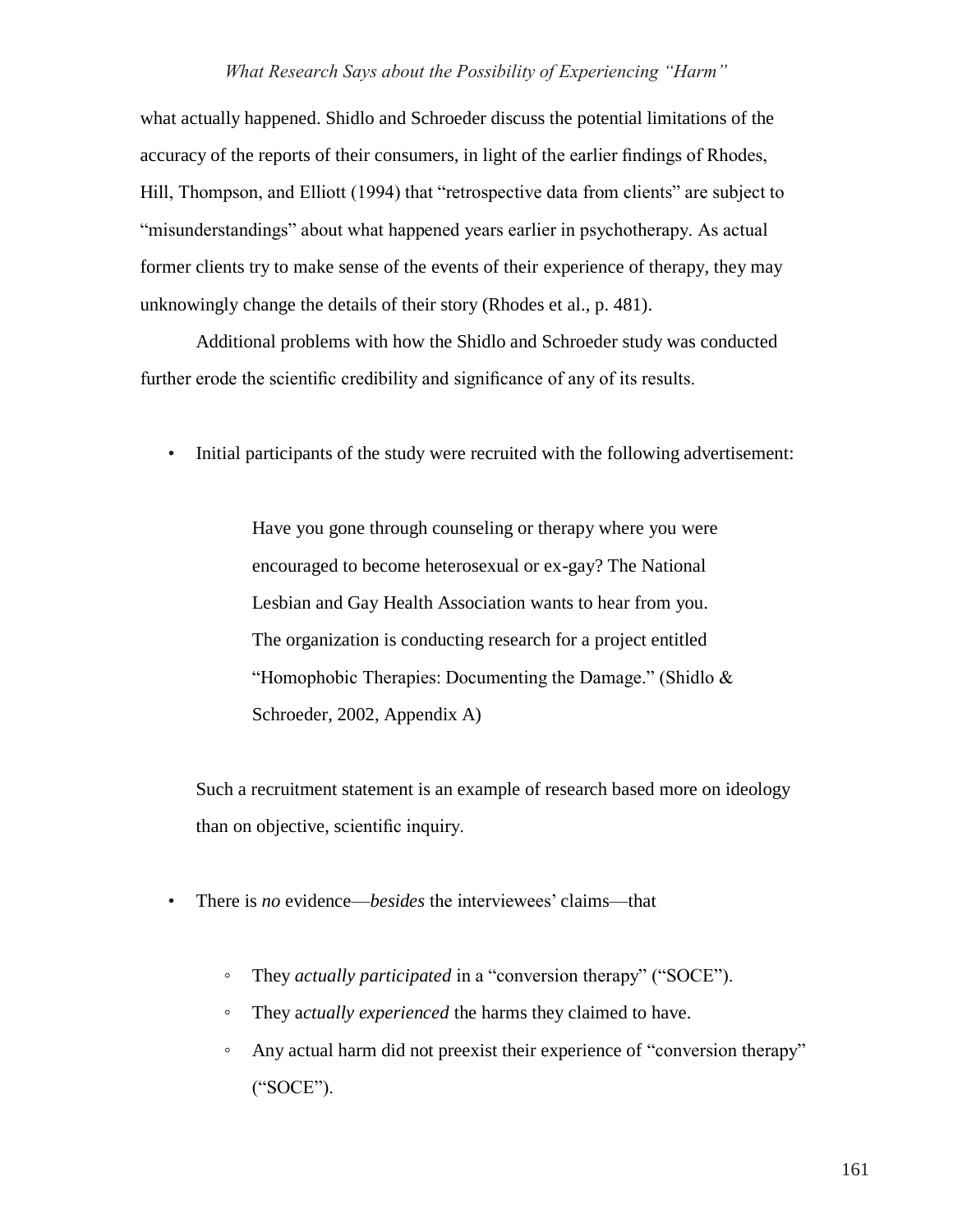- Any actual harm occurred *as a result of*, *during* or *after*, the sessions of "SOCE," instead of as a result of an experience outside of "therapy."
- While approximately two-thirds of the "therapists" reported by the presumed former clients were described as "licensed mental health practitioners," one third of the "therapists" were "unlicensed counselors," including "peer counselors, religious counselors, and unlicensed therapists." Shidlo and Schroeder did not clarify what kinds of "harm" were associated with which kind of therapist. This study does not—and cannot based on how it was designed and conducted—show that, if consumers were harmed, this resulted from the actions of licensed mental health professionals who provided "conversion therapy" (i.e., professional "SOCE") versus nonprofessional caregivers.
- Ironically, a careful reading of the report of this study, which admittedly was intended to "document the harm" experienced by consumers of "SOCE," also showed the opposite result. In particular, the results suggest that preexisting suicidality was at least managed, not induced by the participants' experience of "SOCE" (Whitehead, 2010, pp. 161–165).
- Several studies published during the past two years that were also intended to document the harm of receiving such professional care suffer from the same methodological difficulties as the Shidlo and Schroeder (2002) study and offer no better evidence in support of the harmfulness claim (Rosik, 2014).

**6. Medical and mental health professionals, and their patients and clients, would not allow the kind of "evidence" provided by the Shidlo and Schroeder (2002) study to prevent them from receiving wanted treatment for any other concern.**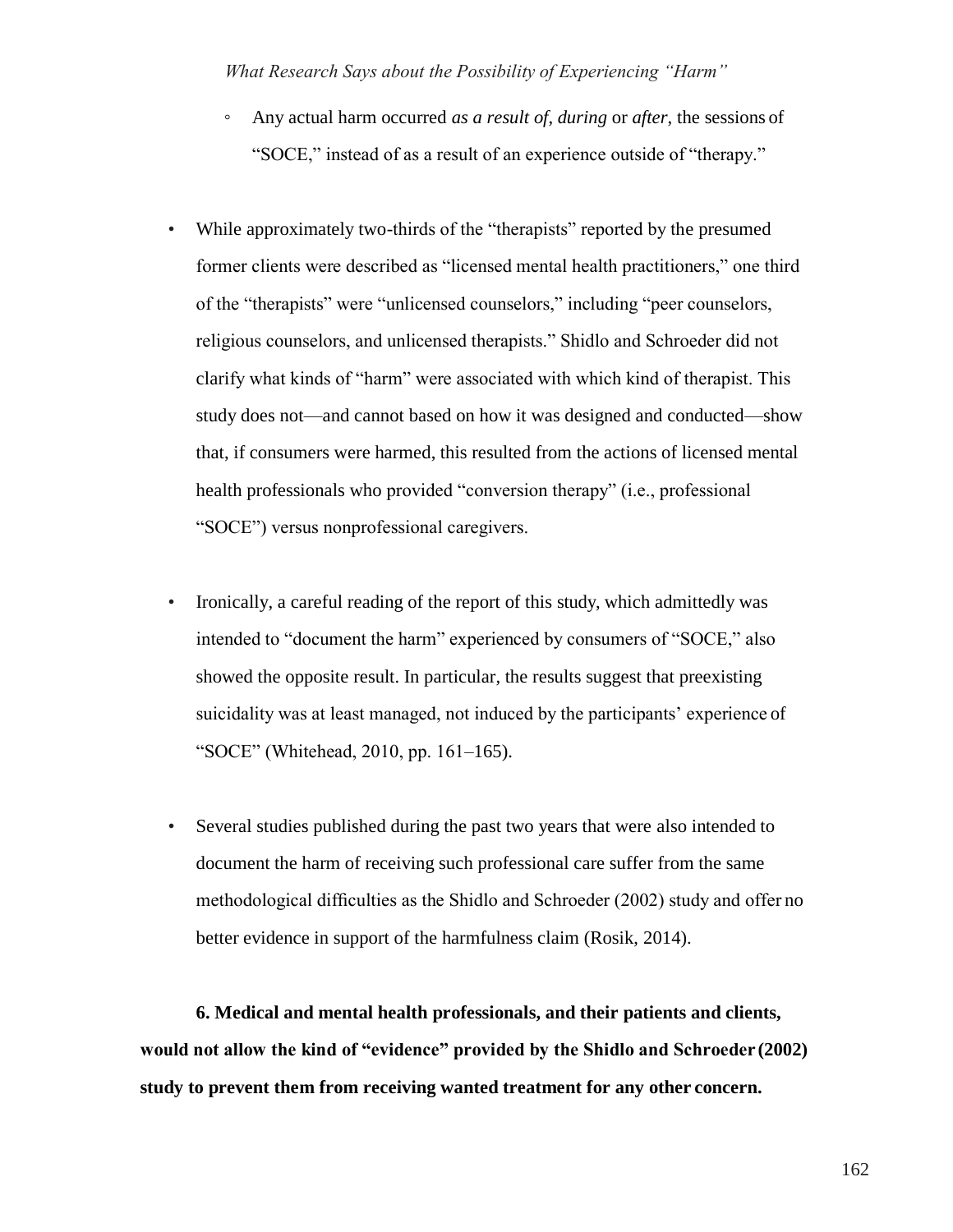Imagine how someone who has experienced a helpful medical or mental healthcare product or service would feel if their product or service were forbidden them based on the kind of information provided by the Shidlo and Schroeder (2002) study. Otherwise satisfied customers would be refused the chance to continue—and willing new consumers to start—receiving these products for services based on complaints—but no clear evidence—of harmful side effects. Those complaining would not have to prove that they actually received the products or treatment—or that they had used them as directed. The complainers would not have to prove that they actually experienced the side effects they claimed or that the side effects did not already exist prior to their treatment. Nor would complainers have to prove who they received the product or service from, while admitting that some of the care providers were professionally licensed, but as many as a third were not.

Most people would not accept their favorite pain reliever or medical treatment being taken off the market based on such minimal "evidence." Retrospective ("anecdotal") reports—based on what allegedly happened an average of 12 years ago—are not an acceptable standard of "evidence" for stopping or preventing others from receiving care which *has* been found helpful by some. The various professional organizations which are so quick to accept the truthfulness of any complaints about the harmfulness of "SOCE" are also too quick to deny the validity of over a century of professional reports which document wanted changes in same-sex attraction and behavior (APA, 2009; NARTH, 2009; Phelan, 2014).

As a rule, IFTC, ATCSI, and allied mental health professionals do *not* attempt to "cure" same-sex attractions and behaviors. Rather, we agree that change in sexual orientation is not typically categorical in nature and observe that clients may experience changes on a continuum that is personally meaningful and satisfying (NARTH, 2012). While not agreeing that "SOCE" is or may be beneficial, even the APA (2009) admits that "the recent research on sexual orientation identity diversity illustrates that sexual

163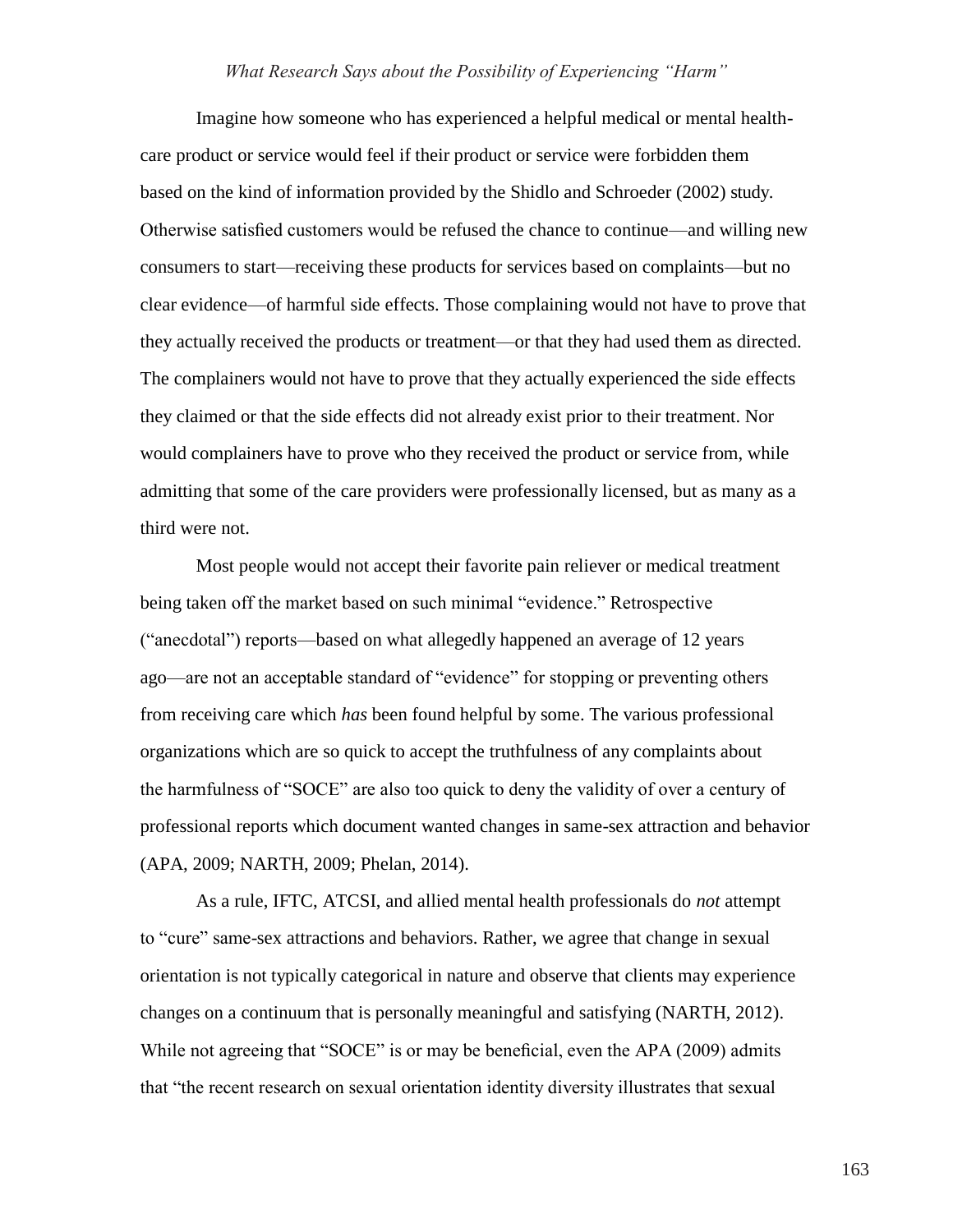behavior, sexual attraction, and sexual orientation identity are labeled and expressed in many different ways, some of which are fluid" (p. 14, cf. p. 2). Fluidity in sexuality, sexual orientation, sexual orientation identity, and relationships—without professional assistance—seems especially true among adolescents (p. 76) and women (p. 63; cf. Diamond, 2009), and has been documented as occurring among men as well (Laumann et al., 1994).

**7. There is a violation of some clients' right to "self-determination" anda potential for harm, for** *not* **offering—let alone forbidding—professional care for unwanted SSA ("SOCE") to persons who freely choose to seek suchcare.**

Another foundation for ethical, beneficial practice is respect for clients' and patients' right to "self-determination." As Principle E: Respect for People's Rights and Dignity of the APA (2010) Ethical Principles states: "Psychologists respect the dignity and worth of all people, and the rights of individuals to privacy, confidentiality, and *selfdetermination*" (emphasis added). Surely this must include the rights of persons to choose to manage or resolve same-sex attractions and behaviors.

Also, there would be appear to be the potential for grave harm caused to some people by neglecting to provide such care for those who want it. There are significant medical and psychological health risks which co-occur with engaging in same-sex behavior (CDC, 2014; NARTH, 2009, III. Response to APA Claim: There Is No Greater Pathology in the Homosexual Population Than in the General Population, p. 53–87; Whitehead, 2010).

Anecdotal and correlational studies clearly document that sexual abuse and other emotionally traumatic events are more common in the childhoods of persons with sexual minority attractions and behaviors than those with heterosexual (Austin et al., 2008; Corliss, Cochran, & Mays, 2002; Friedman et al., 2011; Lehavot, Molina, & Simoni, 2012; Stoddard, Dibble, & Fineman, 2009; Steed & Templer, 2010; Tomeo, Templer, Anderson, & Kotler, 2001; Wells, Magnus, McGee, & Beautrais, 2011). Sexual abuse in

164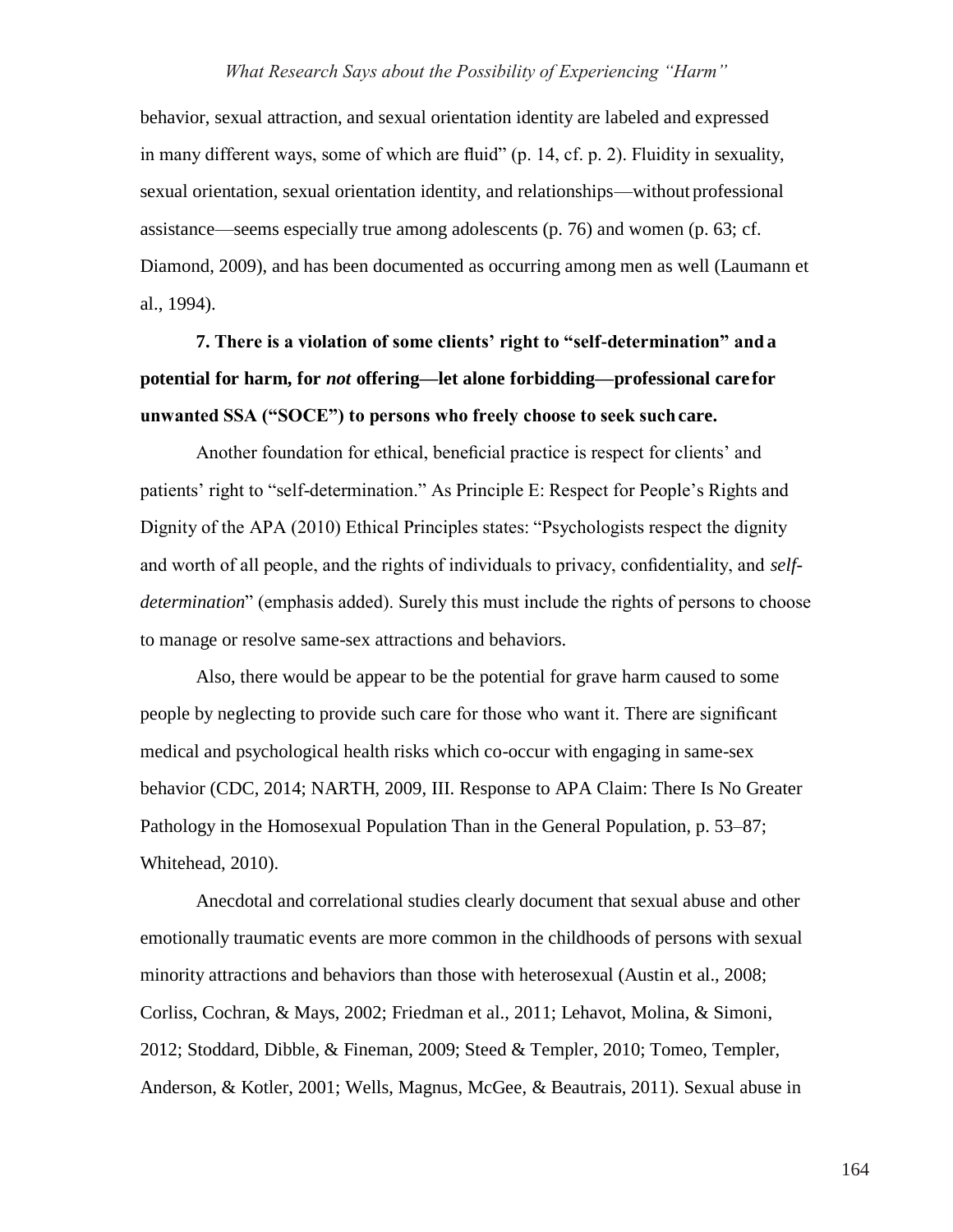particular has been shown to precede the development of gender nonconformity (Alanko, et al., 2008; Roberts, Glymour, & Koenen, 2103) as well as of same-sex attractions and behavior for some persons (Fields, Malebranche, & Feist-Price, 2008; Walker, Archer, & Davies, 2005).

While further research is needed to clarify the extent of any causal connection between traumatic childhood events and the development of SSA and behavior, their cooccurrence is undeniable. Professional compassion warrants assisting those who want to try to manage and resolve SSA behaviors—and the underlying feelings and experiences which may motivate them.

**8. Moving forward, it is necessary that national and world medical and mental health associations deal with the issue of therapeutic choice concerning unwanted same-sex attraction in a professionally responsible manner withscientific integrity.**

Persistent warnings that professional "SOCE" have "the potential to harm" those who receive them are misleading and disserve the general public. Organizations like the American Psychological Association, the World Medical Association, and—most recently—the Association of Christian Counsellors in the UK, in effect deceive the public when they—not inaccurately—warn that there is a *potential* for harm but then do not qualify this warning by clarifying that (1) *all* mental health services for all personal and interpersonal concerns have this risk *and* (2) that responsible science has not yet shown whether the degree of risk for professional "SOCE" is greater, the same as, or less than the risk for all other psychotherapies.

Overall, we agree with Shidlo and Schroeder (2002) that more "c*omplementary research* [is] *needed."* Such research ideally *"would include interviews with sexual orientation conversion therapists and analysis of psychotherapy sessions by independent third-party observers.*" In the absence of such clear, reliable, and valid scientific evidence, it is difficult to avoid the conclusion that professional organizations like the American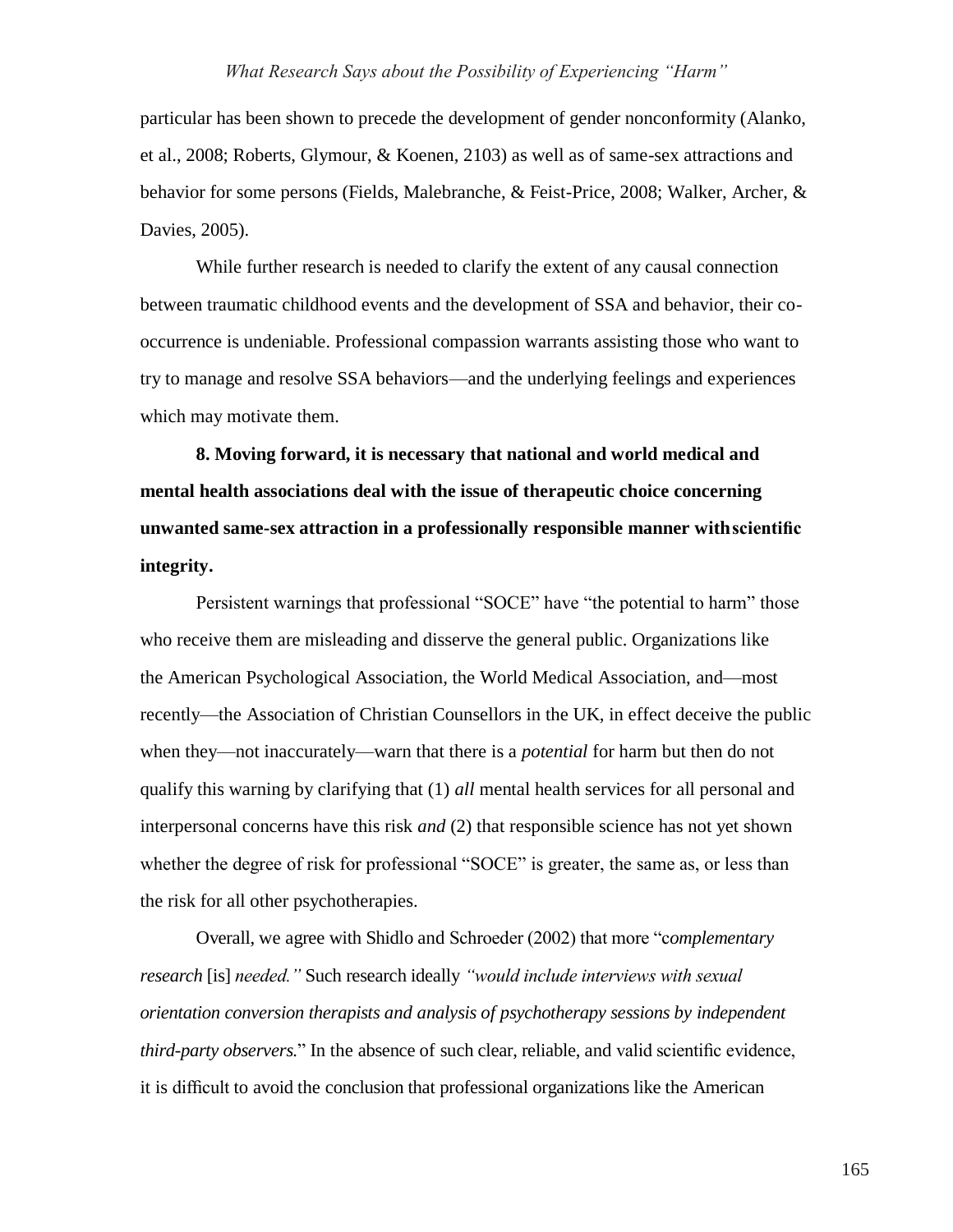Psychological Association, the UK Association of Christian Counsellors, various state and national government legislatures, and even media such as *The Guardian*, are working to prevent mental health professionals from offering educational guidance, counseling, and therapeutic care for persons with unwanted same-sex attraction and behavior based on ideological and not scientific or professional grounds. Persons who experience unwanted same-sex attractions and behaviors deserve the right to receive professional care to try to change (i.e., manage, diminish, or resolve) these feelings and actions if they choose to do so.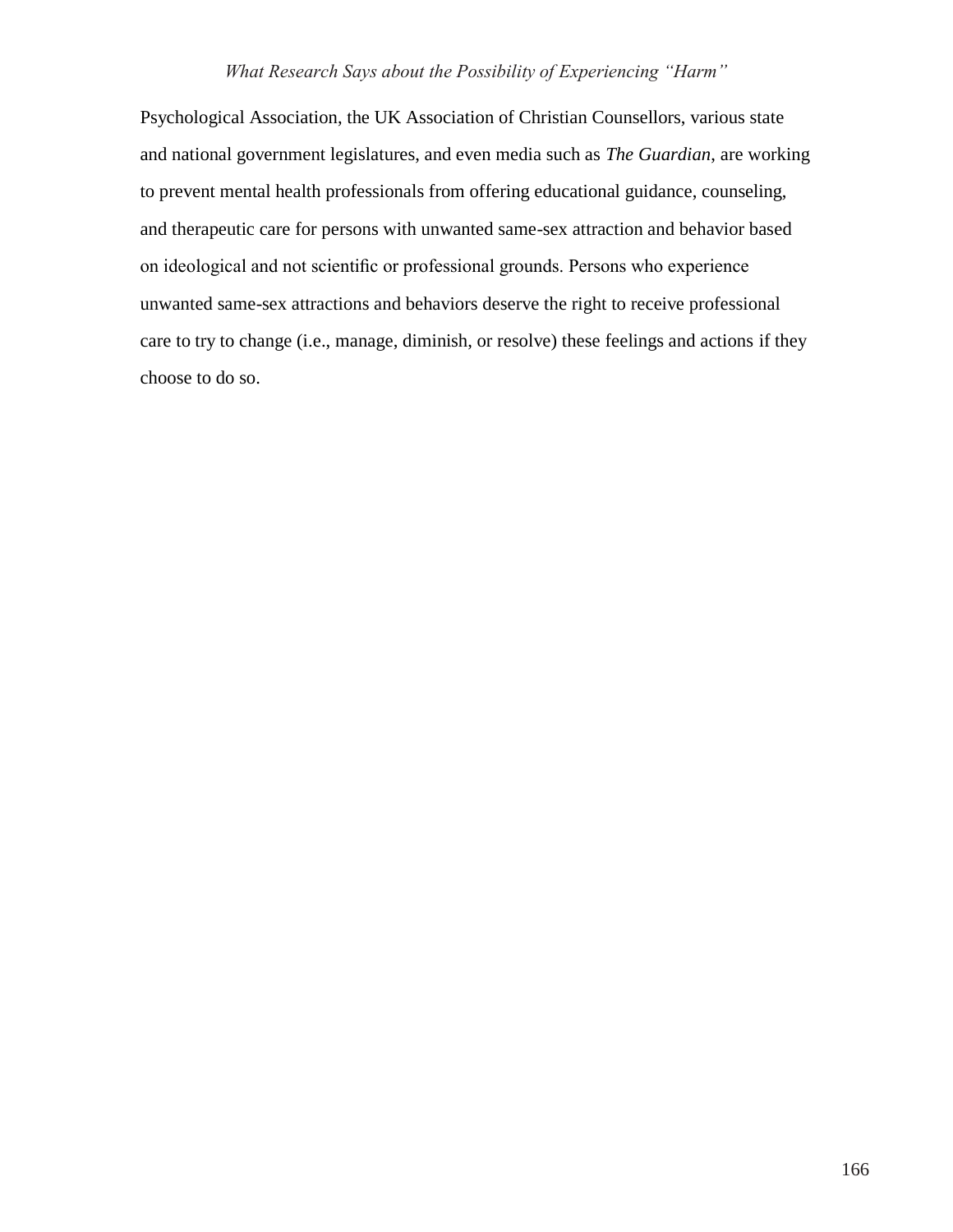### **References**

- Alanko, K., Santitila, P., Sato, B., Jem, P., Johansson, A., et al. (2011). Testing causal models of the relationship between childhood gender atypical behavior and parent-child relationship. *British Journal of Developmental Psychology, 29*, 214– 233. doi: 10.1348/2044-835X.002004
- American Psychological Association. (2010). *Ethical principles of psychologists and code of conduct*. Washington, DC: Author. Retrieved from<http://apa.org/ethics/> code/index.aspx
- American Psychological Association, Task Force on Appropriate Therapeutic Responses to Sexual Orientation. (2009). *Report of the APA task force on appropriate therapeutic responses to sexual orientation.* Washington, DC: American Psychological Association. Retrieved from<http://www.apa.org/pi/lgbt/resources/> therapeuticresponse.pdf
- Association of Christian Counselors. (2014). *An ACC statement to its members January 2014.* Retrieved fro[mhttp://www.acc-uk.org/pdfs/ACC%20statement%20to%20it](http://www.acc-uk.org/pdfs/ACC%20statement%20to%20it) s%20 members%20 January%202014.pdf.
- Austin, S. B., Jun, H., Jackson, B., Spiegelman, D., Rich-Edwards, J., Corliss, H. L., & Wright, R. J. (2008). Disparities in child abuse victimization in lesbian, bisexual, heterosexual women in the Nurses' Health Study II. *Journal of Women's Health, 17,* 597–606. doi: 10.1089/jwh.2007.0450
- British Association for Counselling and Psychotherapy (2013). *Ethical framework for good practice in counselling & psychotherapy. Retrieved fro[m http://www.itsgoodtotalk.org.](http://www.itsgoodtotalk.org/) uk/assets/docs/ BACP-Ethical-Framework-for-Good-Practice-in-Counselling-and-Psychotherapy\_1360076878.pdf*
- British Medical Association. (2010). *Policy group: Annual representative meeting, 2010*. Retrieved fro[m http://web2.bma.org.uk/bmapolicies.nsf/searchresults?OpenForm&Q=c](http://web2.bma.org.uk/bmapolicies.nsf/searchresults?OpenForm&Q=c) onversion+ therapy~  $8 \sim 50 \sim Y$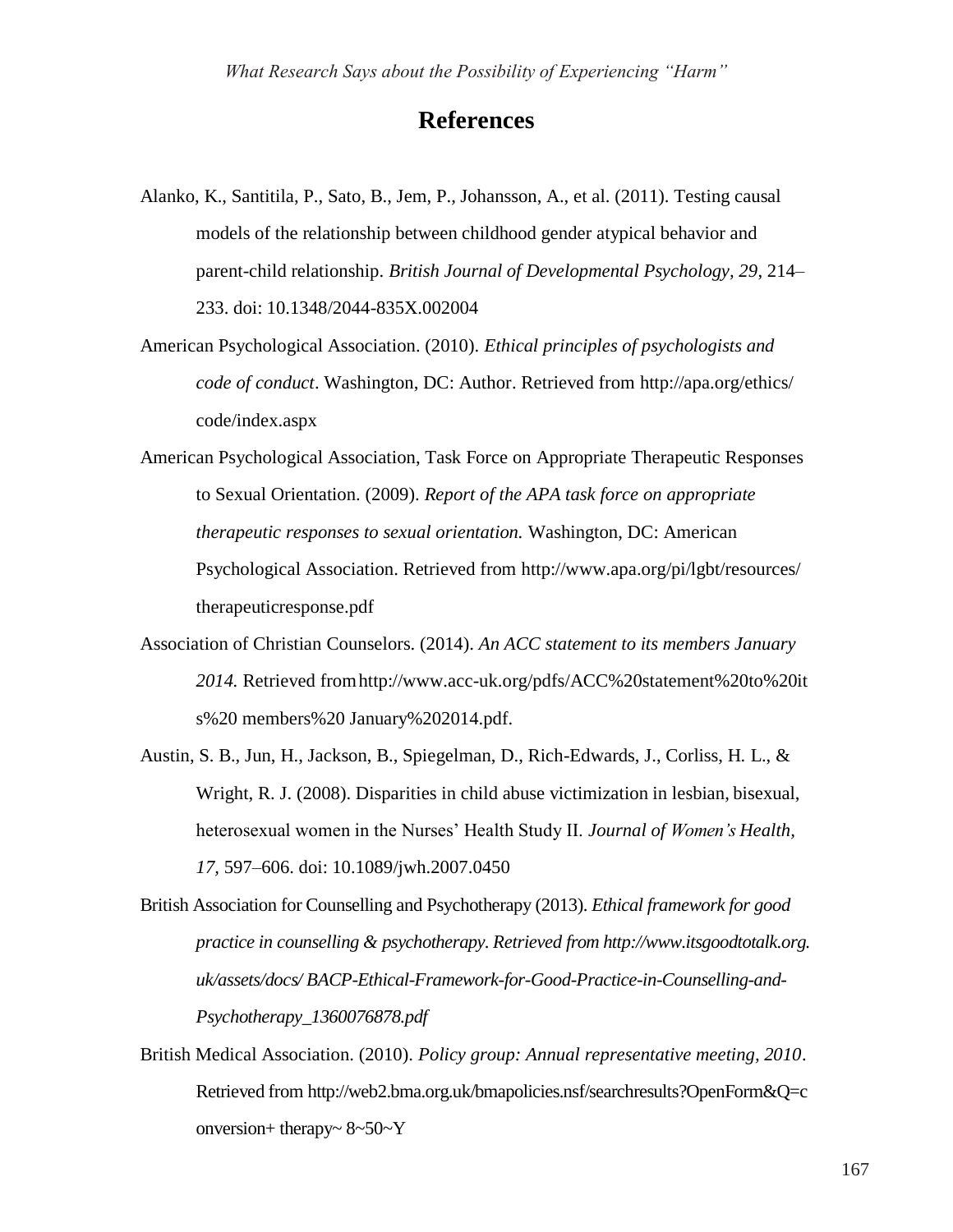- Centers for Disease Control and Prevention (CDC), National Center for HIV/AIDS, Viral Hepatitis, STD, and TB Prevention, Division of STD Prevention. (January, 2014). *Sexually transmitted disease surveillance 2012*. Retrieved from http://www.cdc. gov/std/stats12/ Surv2012.pdf
- Corliss, H. I., Cochran, S. D., & Mays, V. M. (2002). Reports of parental maltreatment during childhood in a United States population-based survey of homosexual, bisexual, and heterosexual adults. *Child Abuse & Neglect, 26*, 1165–1178.
- Friedman, M. S., Marshal, M. P., Guadamuz, T. E., Wei, C., Wong, C. F., Sacwyc, E. M., & Stall, R. (2011). A meta-analysis of disparities in childhood sexual abuse, parental physical abuse, and peer victimization among sexual minority and sexual nonminority individuals. *American Journal of Public Health, 101*, 1481–1494. doi: 10.2105/AJPH.2009.190009
- Diamond, L. M. (2009). *Sexual Fluidity: Understanding women's love and desire.* Cambridge, MA: Harvard University Press.
- Fields, S. D., Malebranche, D., & Feist-Price, S. (2008). Childhood sexual abuse in black men who have sex with men: Results from three qualitative studies. *Cultural Diversity and Ethnic Minority Psychology, 14*, 385–390. doi: 10.1037/1099- 9809.14.4.385
- Hansen, N. B., Lambert, M. J., & Forman, E. M. (2002). The psychotherapy doseresponse effect and its implications for treatment delivery services. *Clinical Psychology: Science and Practice, 9*, 329–343. doi:10.1093/clipsy.9.3.329

International Federation for Therapeutic Choice (IFTC, 2011). Intolerance and discrimination against medical and mental health professionals, researchers, and educators threaten the freedoms of the professionals and those whom they serve. *Journal of Human Sexuality,* Volume 4, 136–140 (November, 2012). Retrieved from <http://www.scribd.com/doc/174191760/Journal-of-Human-Sexuality-Vol-IV>

International Federation for Therapeutic Choice (IFTC, 2012). Legally sanctioned intolerance and discrimination threatens the freedom of medical and mental health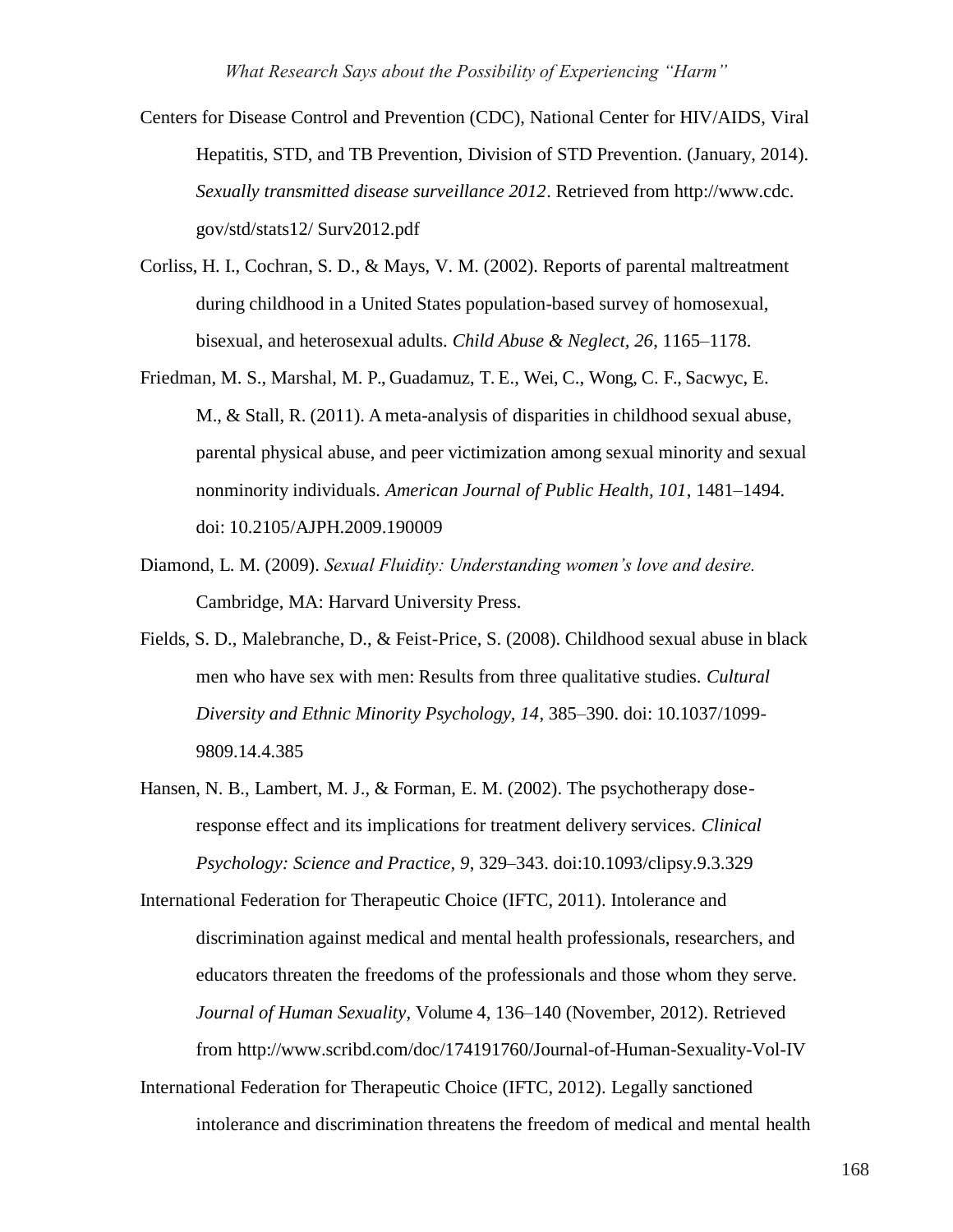professionals and researchers to provide—and potential patients or clients to receive—freely sought education, guidance, therapy and other professional care*. Journal of Human Sexuality, 5*, 112–119 (December, 2013). Retrieved from http:// [www.narth.com/#!iftc-reports/c1qbu](http://www.narth.com/%23!iftc-reports/c1qbu)

- International Federation for Therapeutic Choice (IFTC, 2013). Legally sanctioned intolerance and discrimination threatens the freedom of medical and mental health professionals and researchers to provide—and potential patients or clients to receive—freely sought education, guidance, therapy and other professional care*.*  Retrieved from [http://www.narth.com/#!iftc-reports/c1qbu](http://www.narth.com/%23!iftc-reports/c1qbu)
- Jones, S. L., Rosik, C. H., Williams, R. N., & Byrd, A. D. (2010). A scientific, conceptual, and ethical critique of the Report of the APA Task Force on Sexual Orientation. *The General Psychologist, 45*(2), 7–18. Retrieved from [http://www.](http://www/) apa.org/divisions/div1/news/fall2010/Fall%202010%20TGP.pdf
- Lahavot, K., Molina, Y., & Simoni, J. M. (2012). Childhood trauma, adult sexual assault, and adult gender expression among lesbian and bisexual women. *Sex Roles, 67*, 272–284. doi: 10.1007/s11199-012-0171-1
- Lambert, M. (2013). The efficacy and effectiveness of psychotherapy. In Michael J. Lambert (Ed.), *Bergin and Garfield's handbook of psychotherapy and behavior change* (6th edition), pp. 169–218. Hoboken, NJ: Wiley.
- Lambert, M. J., & Bergin, A. E., (1994). The effectiveness of psychotherapy. In S. L. Garfield & A. E. Bergin (Eds.), *Handbook of psychotherapy and behavior change*  (4th edition, pp. 143–189). New York, NY: Wiley.
- Lambert, M. J., Bergin, A. E., & Collins, J. L. (1977). Therapist induced deterioration in psychotherapy patients. In A. S. Gurman & A. M. Razin (Eds.), *Effective psychotherapy: A handbook of research* (pp. 452–481). New York: Pergamon Press.
- Lambert, M. J., & Ogles, B. M. (2004). *The efficacy and effectiveness of psychotherapy.* New York, NY: Wiley.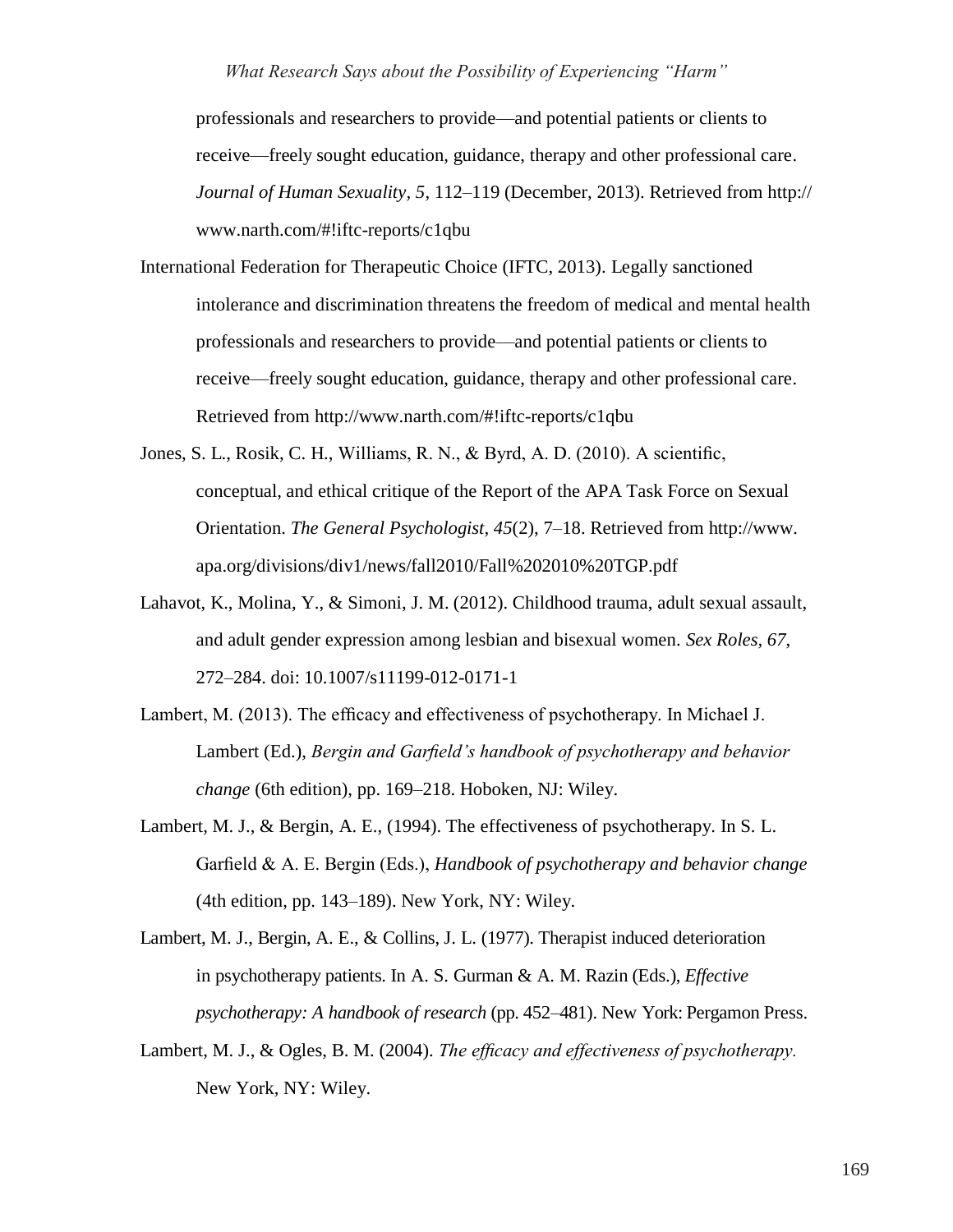- Lambert, M. J., Shapiro, D. A., & Bergin, A. E., (1986). The effectiveness of psychotherapy. In S. L. Garfield & A. E. Bergin (Eds.), *Handbook of psychotherapy and behavior change* (3rd edition, pp. 157–211). New York, NY: Wiley.
- Laumann, E. O., Gagnon, J. H., Michael, R. T., & Michaels, S. (1994). *The social organization of sexuality*. Chicago: University of Chicago Press.
- National Association for Research and Therapy of Homosexuality (NARTH) Scientific Advisory Committee. (2009). What research shows: NARTH's response to the American Psychological Association's (APA) claims on homosexuality. *Journal of Human Sexuality*, *1,* 1–128. Retrieved from<http://www.scribd.com/> doc/115507777/Journal-of-Human-Sexuality-Vol-1; Summary of *Journal of Human Sexuality Volume 1* retrieved from<http://www.scribd.com/doc/125145105/> Summary-of-Journal-of-Human-Sexuality-Volume-1
- National Association for Research and Therapy of Homosexuality (NARTH), Task Force on Practice Guidelines for the Treatment of Unwanted Same-Sex Attractions and Behavior. (2010). Practice guidelines for the treatment of unwanted same-sex attractions and behavior. *Journal of Human Sexuality, 2,* 5–65. Retrieved from [http://www.scribd.com/doc/115506183/Journal-of-Human-Sexuality-Vol-2. T](http://www.scribd.com/doc/115506183/Journal-of-Human-Sexuality-Vol-2)he Practice Guidelines themselves may also be retrieved from http://www.scribd. com/doc/115508811/NARTH-Practice-Guidelines
- National Association for Research and Therapy of Homosexuality. (2012). *NARTH statement on sexual orientation change.* Approved by the NARTH board of directors on January 25, 2012. Retrieved from:<http://www.narth.com/2012/01/> narth-statement-on-sexual-orientation-change/ %29#!about1/c1wab
- Nelson, P. L., Warren, J. S., Gleave, R. L., & Burlingame, G. M. (2013). Youth psychotherapy change trajectories and early warning system accuracy in a managed care setting. *Journal of Clinical Psychology, 69*, 880–895. doi: 10.1002/ jclp.21963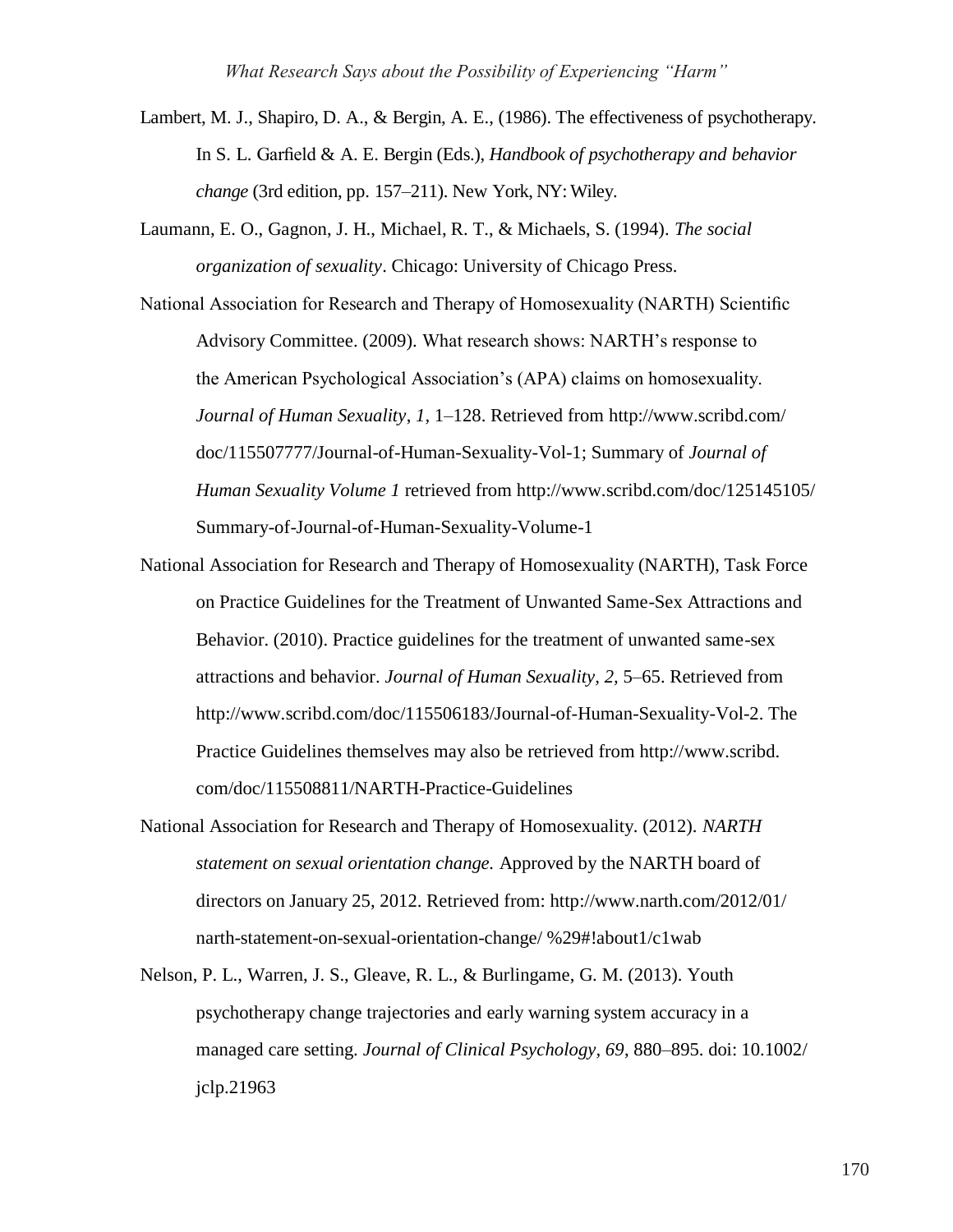- Pan American Health Organization. (17 May 2012). *"Cures" for an illness that does not exist*. Retrieved from [http://www.paho.org/hq/index.php?option=com\\_content&vi](http://www.paho.org/hq/index.php?option=com_content&vi) ew=article&id=6803 &itemid=1926&lang=en
- Phelan, J. E. (2014). *Successful outcomes of sexual orientation change efforts (SOCE): An annotated bibliography*. Charleston, SC: Practical Application Publications (Phelan Consultants LLC)
- Rhodes, R. H., Hill, C. E., Thompson, B. J., & Elliott, R. (1994). Client retrospective recall of resolved and unresolved misunderstanding of events. *Journal of Counseling Psychology, 41*, 473–483.
- Roberts, A. L., Glymour, M. M., & Koenen, K. C. (2013). Does maltreatment in childhood affect sexual orientation in adulthood? *Archives of Sexual Behavior, 42*, 161–171. doi: 10.1007/s10508-012-0021-9
- Rosik, C. H. (2012). Did the American Psychological Association's *report on appropriate therapeutic responses to sexual orientation* apply its research standards consistently? A preliminary examination. *Journal of Human Sexuality, 4*, 70–85. Retrieved from<http://www.scribd.com/doc/174191760/Journal-of-Human->Sexuality-Vol-IV
- Rosik, C. H. (2013a). Countering a one-sided representation of science: NARTH provides the "rest of the story" for legal efforts to challenge anti-sexual orientation change efforts (SOCE) legislation. *Journal of Human Sexuality, 5*, 120–164.
- Rosik, C. H. (2013b). Fact-checking California Senate Bill 1172. *Journal of Human Sexuality, 5*, 94–102. Retrieved from [http://www.narth.com/#!narth-analysis-of](http://www.narth.com/#!narth-analysis-of-)soce-ban/c1q8f
- Rosik, C. H. (2013c). *NARTH response to the WMA statement on natural variations of human sexuality* (December 23, 2013). Retrieved from<http://www.narth.com/> #!world-medical-association---narth/c4c6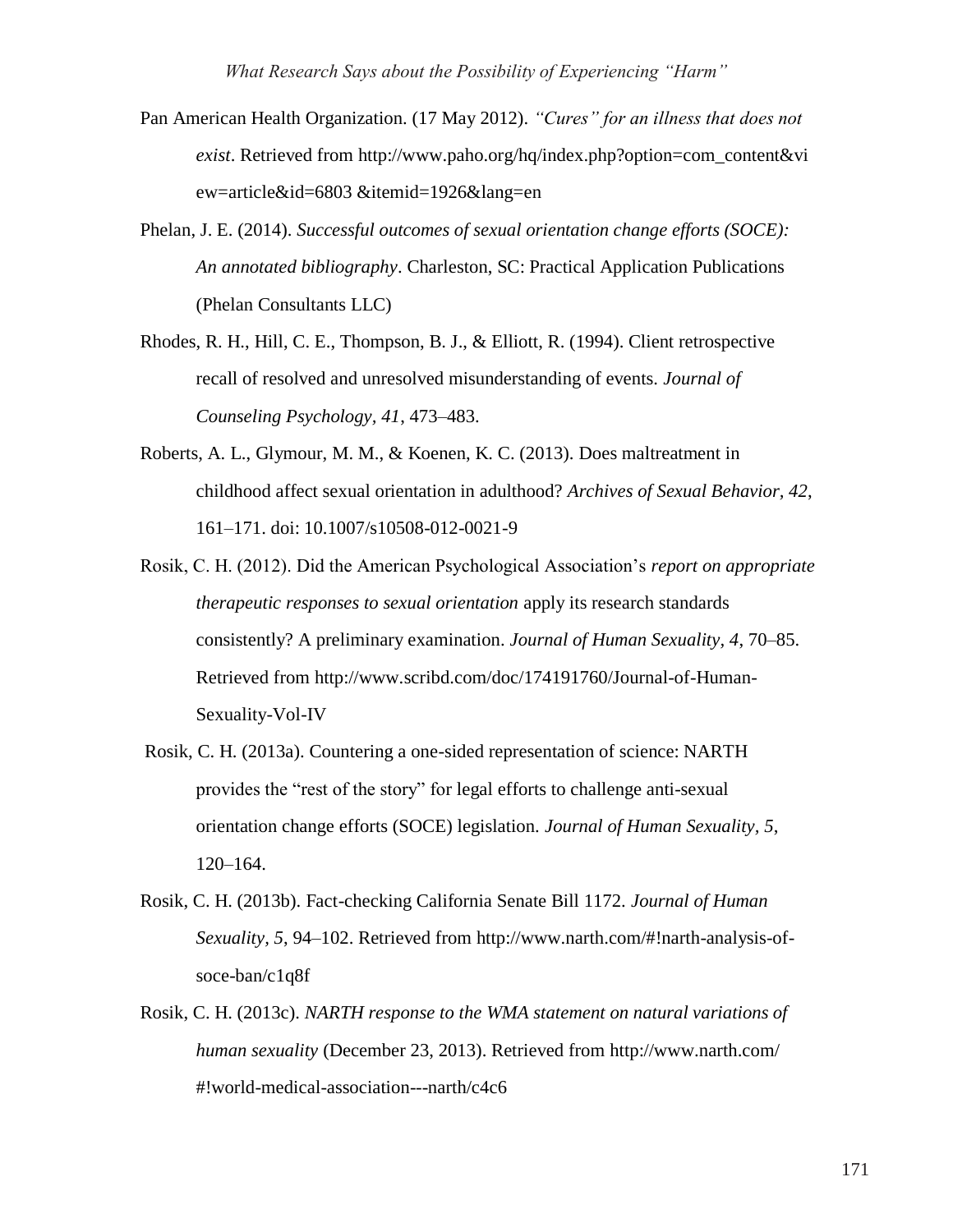Rosik, C. H. (2013d). California Senate Bill 1172: A scientific and legislative travesty—A look at the bill's misuse of science. *Journal of Human Sexuality, 5*, 83–93. Retrieved from [http://www.narth.com/#!narth-analysis-of-soce-ban/c1q8f](http://www.narth.com/%23!narth-analysis-of-soce-ban/c1q8f)

- Rosik, C. H. (2013e). The (complete) lack of a scientific basis for banning sexualorientation change efforts (SOCE) with minors. *Journal of Human Sexuality, 5*, 103– 111. Retrieved from [http://www.narth.com/#!narth-analysis-of-soce-ban/c1q8f](http://www.narth.com/%23!narth-analysis-of-soce-ban/c1q8f)
- Rosik, C. H. (2014). The reincarnation of Shidlo and Shroeder (2002): New studies introduce anti-SOCE advocacy research to the next generation. *Journal of Human Sexuality, 6*, in press. Retrieved from [http://www.narth.com/#!reincarnation-of](http://www.narth.com/#!reincarnation-of-)shidlo--/c1tch
- Royal College of Psychiatrists (n.d.), *Psychiatry and LGB people: Psychotherapy and reparative therapy for LGB people.* Retrieved from www.rcpsych. ac.uk/rollofhonour/specialinterest groups/gaylesbian/submissiontothecofe/ psychiatryandlgbpeople.aspx
- Shidlo, A., & Schroeder, M. (2002). Changing sexual orientation: A consumer's report. *Professional Psychology: Research and Practice, 33*(3), 249–259. Retrieved from [http://antigayfactcheck.files.wordpress.com/2012/10/changing\\_so\\_consumers\\_](http://antigayfactcheck.files.wordpress.com/2012/10/changing_so_consumers_) report\_ ashidlo\_pprp\_2002\_249-259.pdf
- Steed, J. J., & Templer, D. I. (2010). Gay men and lesbian women with molestation history: Impact on sexual orientation and experience of pleasure. *The Open Psychological Journal, 3*, 36–41. doi: 10.2174/1874350101003010036
- Stoddard, J. P., Dibble, S. I., & Fineman, N. (2009). Sexual and physical abuse: A comparison between lesbians and their heterosexual sisters. *Journal of Homosexuality, 56*, 407–420. doi: 10.1080/00918360902821395
- Strudwick, P. (2014). Christian counsellors ban therapy aimed at 'converting' gay patients. *The Guardian*, Monday, 13 January 2014. Retrieved from: [http://www.](http://www/) theguardian.com/ world/2014/jan/13/christian-therapists-stop-conversion-therapyturn-gay-patients-straight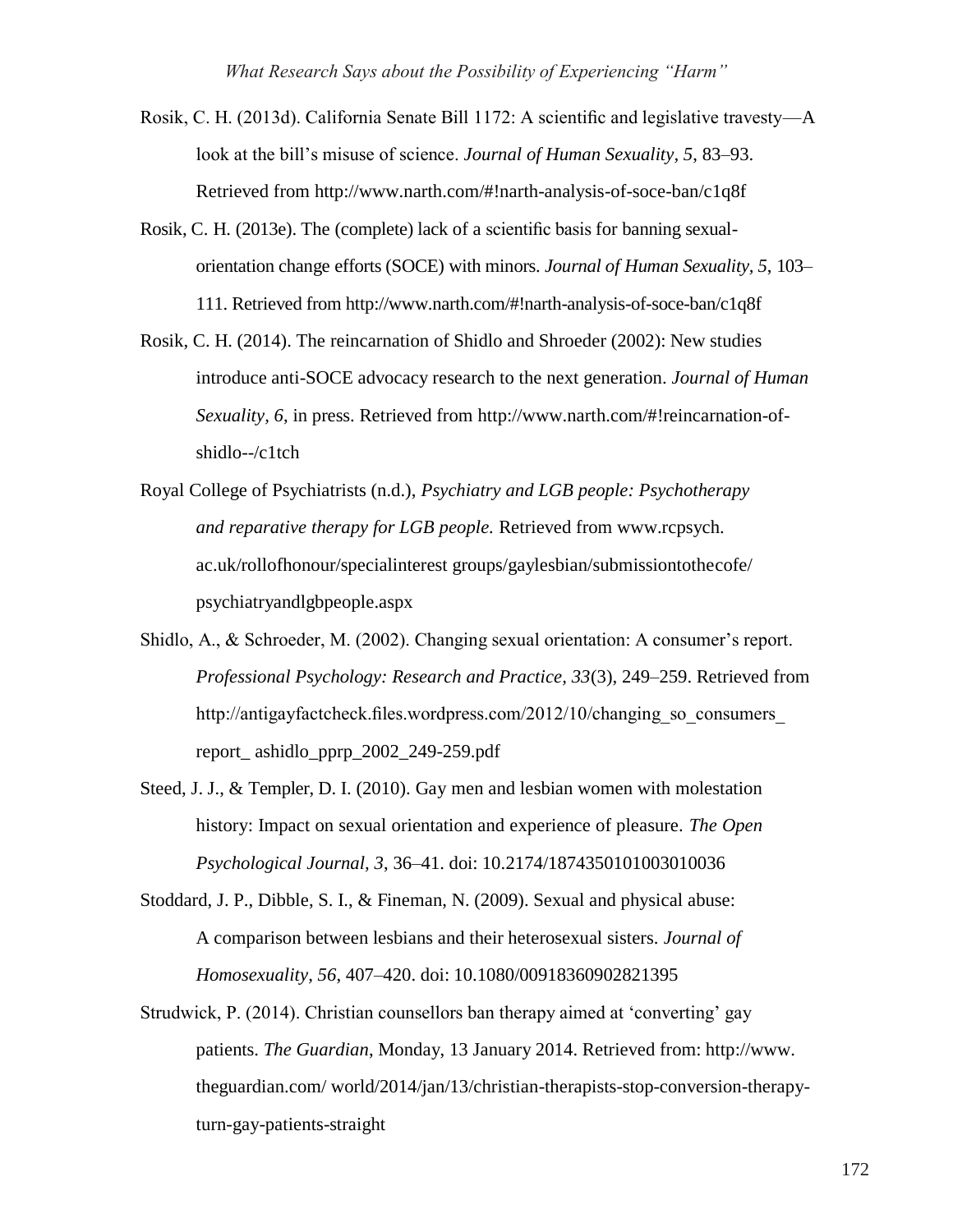- Tomeo, M. E., Templer, D. L., Anderson, S., & Kotler, D. (2001). Comparative data of childhood and adolescent molestation in heterosexual and homosexual persons. *Archives of Sexual Behavior, 30*, 535–541.
- UK Council for Psychotherapy. (2010). *UKCP's ethical principles and codes of professional conduct: Guidance on the practice of psychological therapies that pathologise and/or seek to eliminate or reduce same sex attraction.* Retrieved from<http://www.psychotherapy.org.uk/66/standards/>
- United Kingdom Parliament. Counsellors and Psychotherapists (Regulation) Bill. Retrieved on 15 Jan 2014 from:<http://www.publications.parliament.uk/pa/bills/> cbill/2013-2014/0120/ 14120.pdf
- Walker, J., Archer, J., & Davies, M. (2005). Effects of rape on men: A descriptive analysis. *Archives of Sexual Behavior, 14*, 69–80. doi: 10.1007/s10508-005-1001-0
- Warren, J. S., Nelson, P. L., Mondragon, S. A., Baldwin, S. A., & Burlingame, G. M. (2010). Youth psychotherapy change trajectories and outcomes in usual care: Community mental health versus managed care settings. *Journal of Counseling and Clinical Psychology, 78*(2), 144–155. doi: 10.1037/a0018544
- Wells, J. E., McGee, M. A., & Beautrais, A. L. (2011). Multiple aspects of sexual orientation: Prevalence and sociodemographic correlates in a New Zealand National Survey. *Archives of Sexual Behavior, 40*, 155–168. doi: 10.1007/s10508- 010-9636-x
- Whitehead, N. E. (2010). Homosexuality and co-morbidities: Research and therapeutic implications. *Journal of Human Sexuality, 2,* 124–175*.* Retrieved from http:// [www.scribd.com](http://www.scribd.com/) /doc/ 115506183/Journal-of-Human-Sexuality-Vol-2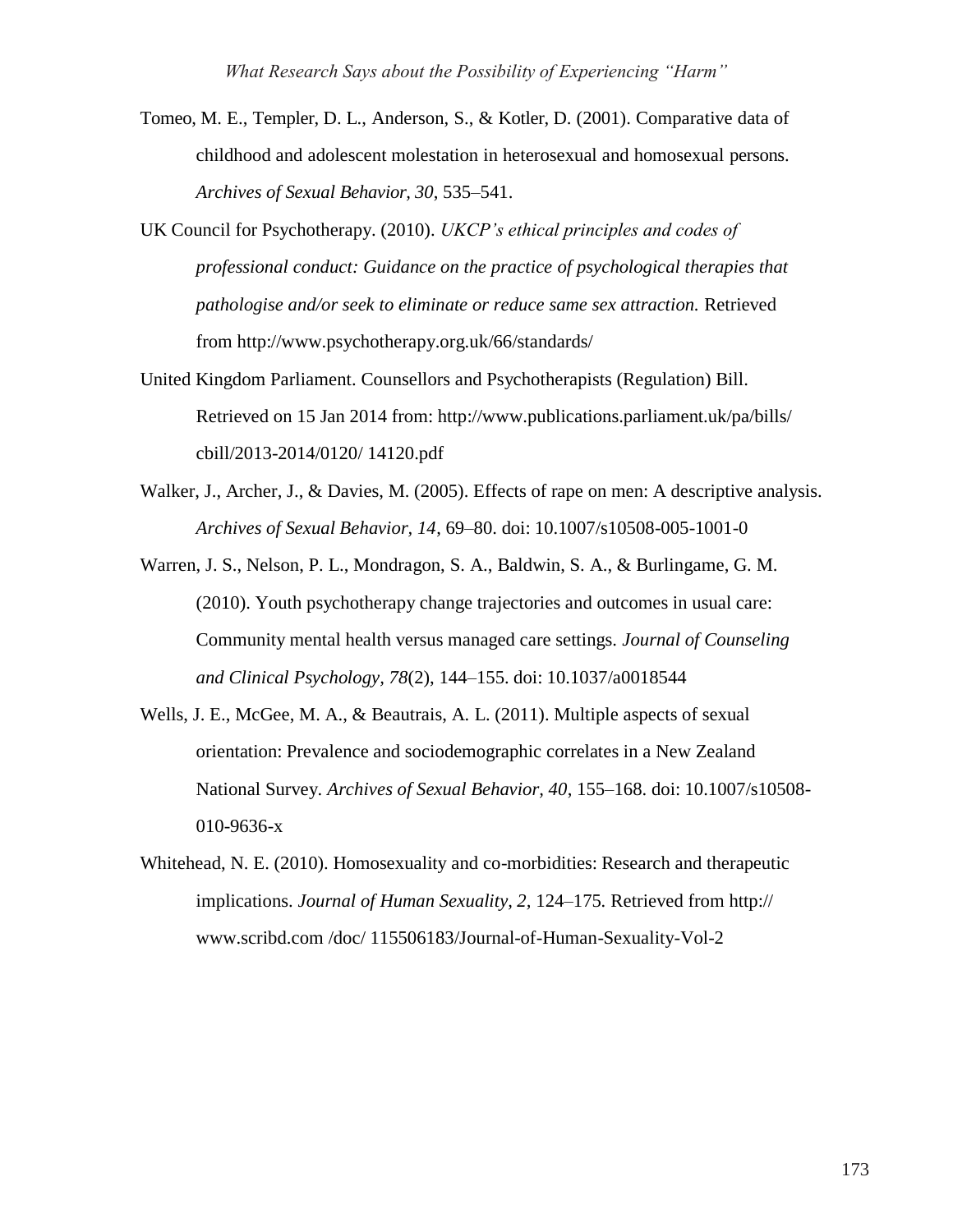### **Appendix A**

## **Practice Guidelines for the Treatment of Unwanted Same-Sex Attractions and Behaviors**

In December 2008, at its annual strategic planning meeting, the National Association for Research and Therapy of Homosexuality (NARTH)'s board of directors formally accepted the following Practice Guidelines for the Treatment of Unwanted Same-Sex Attractions and Behaviors. Their purpose is to educate and guide mental health professionals who affirm the right of clients to pursue change of unwanted same-sex (homosexual) attraction and behavior (SSA), so that these professionals may provide competent, ethical, and effective guidance and care to those who seek it.

The goals of the Practice Guidelines are twofold: (1) to promote professional practice that maximizes positive outcomes and reduces the potential for harm among clients who seek change-oriented intervention for unwanted same-sex attractions and behavior, and (2) to provide information that corrects stereotypes or mischaracterizations of change-oriented intervention and those who seek it. These guidelines reflect the stateof-the-art in the practice of guidance and psychotherapy with same-sex-attracted clients who want to decrease homosexual functioning and/or increase heterosexual functioning.

# **NARTH's Practice Guidelines for the Treatment of Unwanted Same-Sex Attractions and Behavior**

#### **Attitudes Toward Clients Who Seek Change**

**Guideline 1.** *Clinicians are encouraged to recognize the complexity and limitations in understanding the etiology of same-sex attractions.*

**Guideline 2.** *Clinicians are encouraged to understand how their values, attitudes, and knowledge about homosexuality affect their assessment of and intervention with clients who present with unwanted same-sex attractions and behavior.*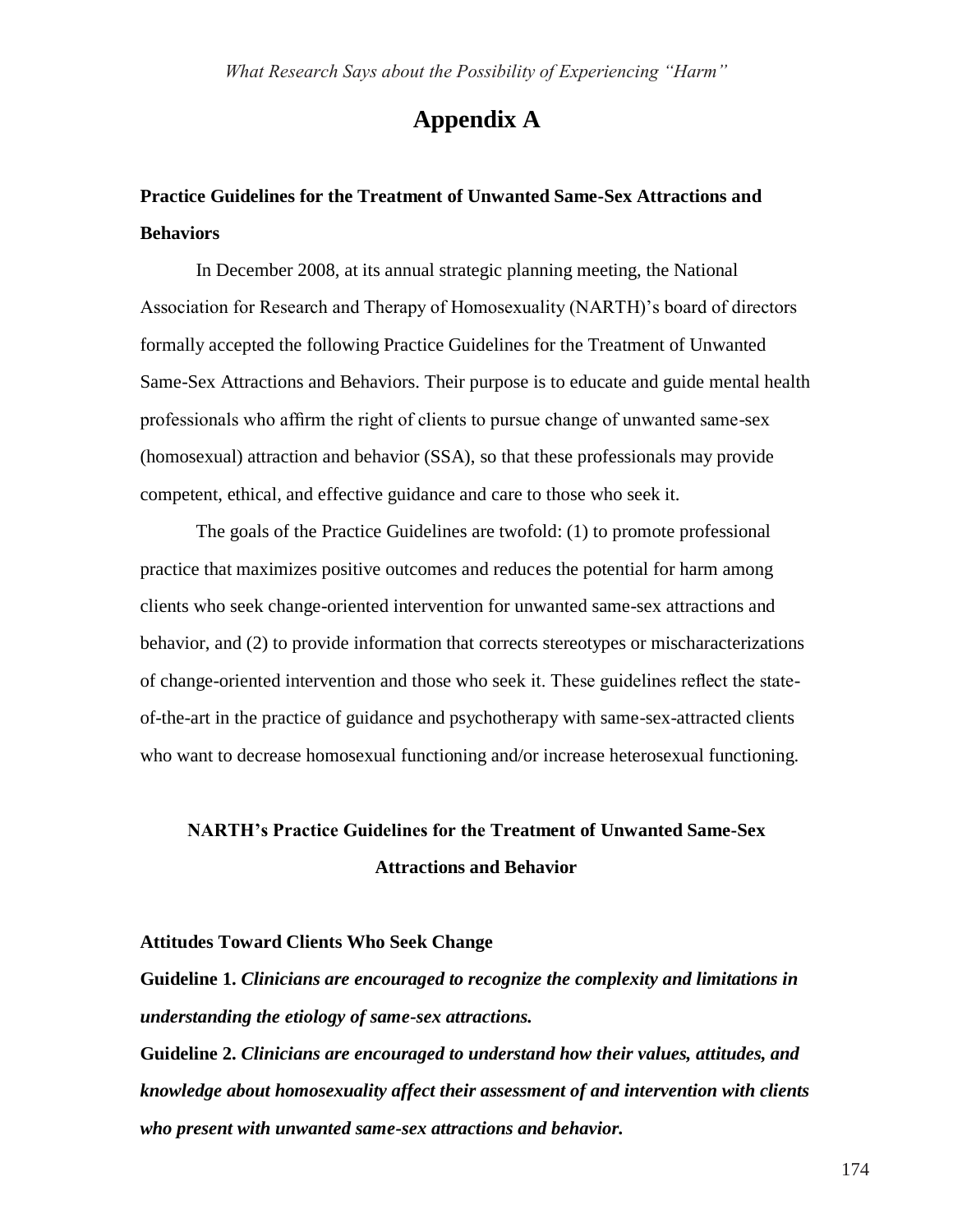**Guideline 3.** *Clinicians are encouraged to respect the value of clients' religious faith and refrain from making disparaging assumptions about their motivations for pursuing change-oriented interventions.*

**Guideline 4.** *Clinicians are encouraged to respect the dignity and self-determination of all their clients, including those who seek to change unwanted same-sex attractions and behavior.*

#### **Treatment Considerations**

**Guideline 5.** *At the outset of treatment, clinicians are encouraged to provide clients with information on change-oriented processes and intervention outcomes that is both accurate and sufficient for informed consent.*

**Guideline 6.** *Clinicians are encouraged to utilize accepted psychological approaches to psychotherapeutic interventions that minimize the risk of harm when applied to clients with unwanted same-sex attractions.*

**Guideline 7.** *Clinicians are encouraged to be knowledgeable about the psychological and behavioral conditions that often accompany same-sex attractions and to offer or refer clients for relevant treatment services to help clients manage these issues.* **Guideline 8.** *Clinicians are encouraged to consider and understand the difficult pressures from culture, religion, and family that are confronted by clients with unwanted same-sex attractions.*

**Guideline 9.** *Clinicians are encouraged to recognize the special difficulties and risks that exist for youth who experience same-sex attractions.*

#### **Education**

**Guideline 10.** *Clinicians are encouraged to make reasonable efforts to familiarize themselves with relevant medical, mental health, spiritual, and religious resources that can support clients in their pursuit of change.*